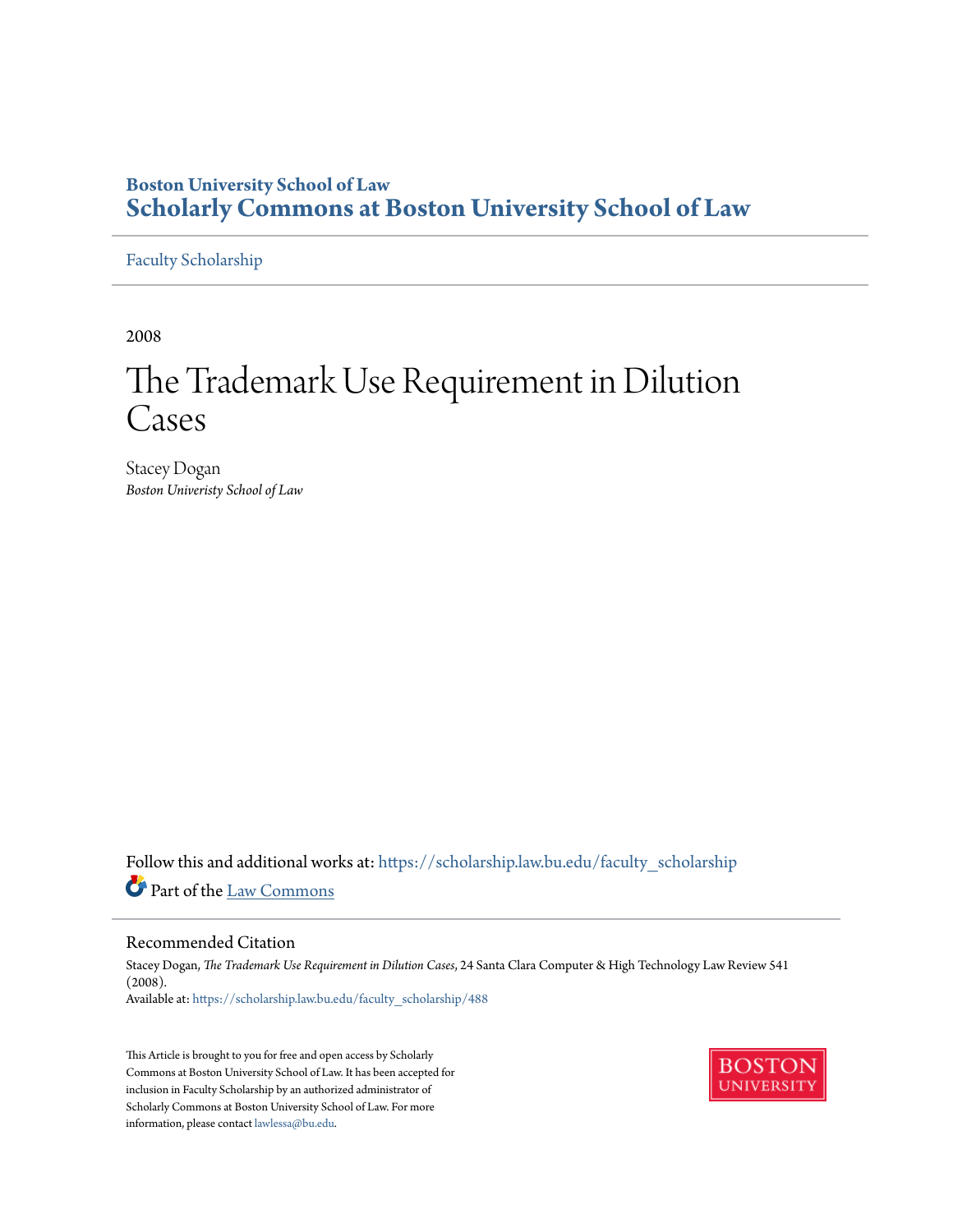# **THE TRADEMARK USE REQUIREMENT IN DILUTION CASES**[∗](#page-1-0)

# **Stacey L. Dogan[†](#page-1-1) & Mark A. Lemle[y††](#page-1-2)**

#### *Abstract*

 *The trademark use doctrine plays a critical role in ensuring that trademark law serves its proper purpose of encouraging market exchange and lowering consumer search costs. As we have explained in detail elsewhere,[1](#page-1-3) the doctrine ensures that trademarks do not become a weapon used to suppress speech or to interfere with rather than promote the efficient operation of the marketplace.* 

*These goals are even more important in the context of trademark dilution. Unlike a normal cause of action for trademark infringement, trademark dilution gives broader rights to a few famous mark owners to prevent even non-confusing uses in order to protect the uniqueness of their marks against blurring and tarnishment. But because trademark dilution can exist even when goods do not compete, and even absent any likelihood of confusion, it is even more critical that the universe of actions that can give rise to dilution be cabined by a clear and effective trademark use doctrine.* 

*The Lanham Act has had a trademark use limitation on dilution since 1996, but recent amendments have changed the language and scope of that limitation, leading to some confusion about what is and is not protected.[2](#page-1-4) In this article, we parse the language and legislative history of the 2006 Trademark Dilution Revision Act and explain why the trademark use requirement in the new statute not only survives but is more robust than before.* 

101

<span id="page-1-0"></span><sup>∗</sup> © 2008 Stacey L. Dogan & Mark A. Lemley. Thanks to Bill Barber, Margreth Barrett, Bob Bone, Graeme Dinwoodie, Eric Goldman, Anne Gundelfinger, Rose Hagan, Laura Heymann, Mark McKenna, and Sandy Rierson for comments on an earlier draft.

<span id="page-1-1"></span> <sup>†</sup> Visiting Professor, Boston University School of Law; Professor of Law; Northeastern University School of Law.

<span id="page-1-2"></span> <sup>††</sup> William H. Neukom Professor, Stanford Law School; of counsel, Keker & Van Nest LLP.

<span id="page-1-3"></span><sup>1</sup>*. See* Stacey L. Dogan & Mark A. Lemley, *Grounding Trademark Law Through Trademark Use*, 92 IOWA L. REV. 1669 (2007) [hereinafter Dogan & Lemley, *Grounding Trademark Law*]; Stacey L. Dogan & Mark A. Lemley, *Trademarks and Consumer Search Costs on the Internet*, 41 HOUS. L. REV. 777 (2004).

<span id="page-1-4"></span><sup>2. 15</sup> U.S.C.A. § 1125(c)(3)-(4) (West Supp. 2007).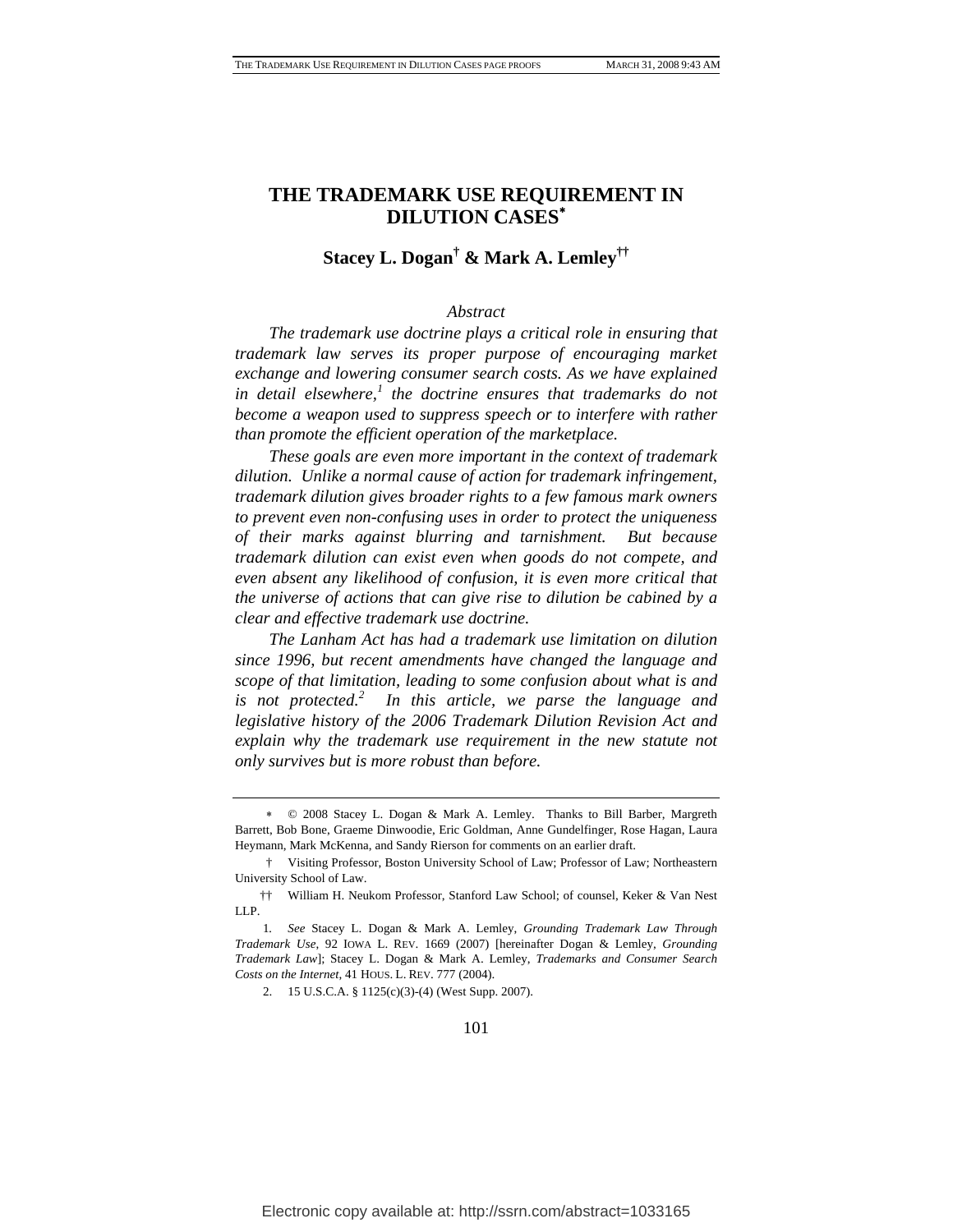#### I. BACKGROUND

#### *A. The Trademark Use Requirement*

The trademark use doctrine requires, as an element of an infringement suit, that a defendant use a trademark "as a mark" to indicate the source or sponsorship of its products or services. $3$  The requirement thus distinguishes between those who brand their products using the plaintiff's mark or some version thereof and others who use the plaintiff's trademark in some non-branding way – for example, by comparing, describing, critiquing, informing, presenting in proximity, learning, commenting, reporting, or simply poking fun. By maintaining the law's focus on misleading branding, the trademark use doctrine keeps trademark law true to its ultimate goal ofpromoting competitive markets.<sup>4</sup> While preventing uses that create confusion and misinformation, the law preserves uses that inform rather than deceive, that improve rather than harm the quality of information in markets.<sup>[5](#page-2-2)</sup>

Although it has always informed trademark practice,<sup>6</sup> the formal trademark use doctrine has evolved in a non-linear and somewhat haphazard way in traditional trademark infringement litigation. Through case-by-case rulemaking, courts have recognized a variety of protected, non-branding uses of marks, and Congress has frequently codified the exemptions.<sup>[7](#page-2-4)</sup> Descriptive fair use, nominative fair use, the protection for comparative advertising, parody, news reporting, commentary, and criticism have all emerged as categories of nontrademark use exempt from the reach of trademark holders.<sup>8</sup> More recently, courts have begun to invoke the trademark use doctrine to prevent actions against informational intermediaries, who use marks

<span id="page-2-5"></span>8*. Id.*

<span id="page-2-0"></span><sup>3</sup>*. See* Dogan & Lemley, *Grounding Trademark Law*, *supra* note 1, at 1670; Margreth Barrett, *Internet Trademark Suits and the Demise of "Trademark Use*," 39 U.C. DAVIS L. REV. 371, 386 & nn.41 & 43 (2006) (noting cases that discuss the use requirement).

<span id="page-2-1"></span><sup>4</sup>*. See* Qualitex Co. v. Jacobson Prods. Co., 514 U.S. 159, 164 (1995) (noting that "trademark law . . . seeks to promote competition").

<span id="page-2-2"></span><sup>5</sup>*. Cf.* Eric Goldman, Brand Spillovers (Aug. 24, 2007), <http://web.si.umich.edu/tprc/papers/2007/774/brandspilloversv19.pdf>(suggesting that trademark law has traditionally tolerated a number of uses that allow others to capture value from brands, particularly where they serve to inform consumers).

<span id="page-2-3"></span><sup>6</sup>*. See generally* Dogan & Lemley, *Grounding Trademark Law*, *supra* note 1, at 1675- 82

<span id="page-2-4"></span><sup>7</sup>*. See id*. at 1683-84.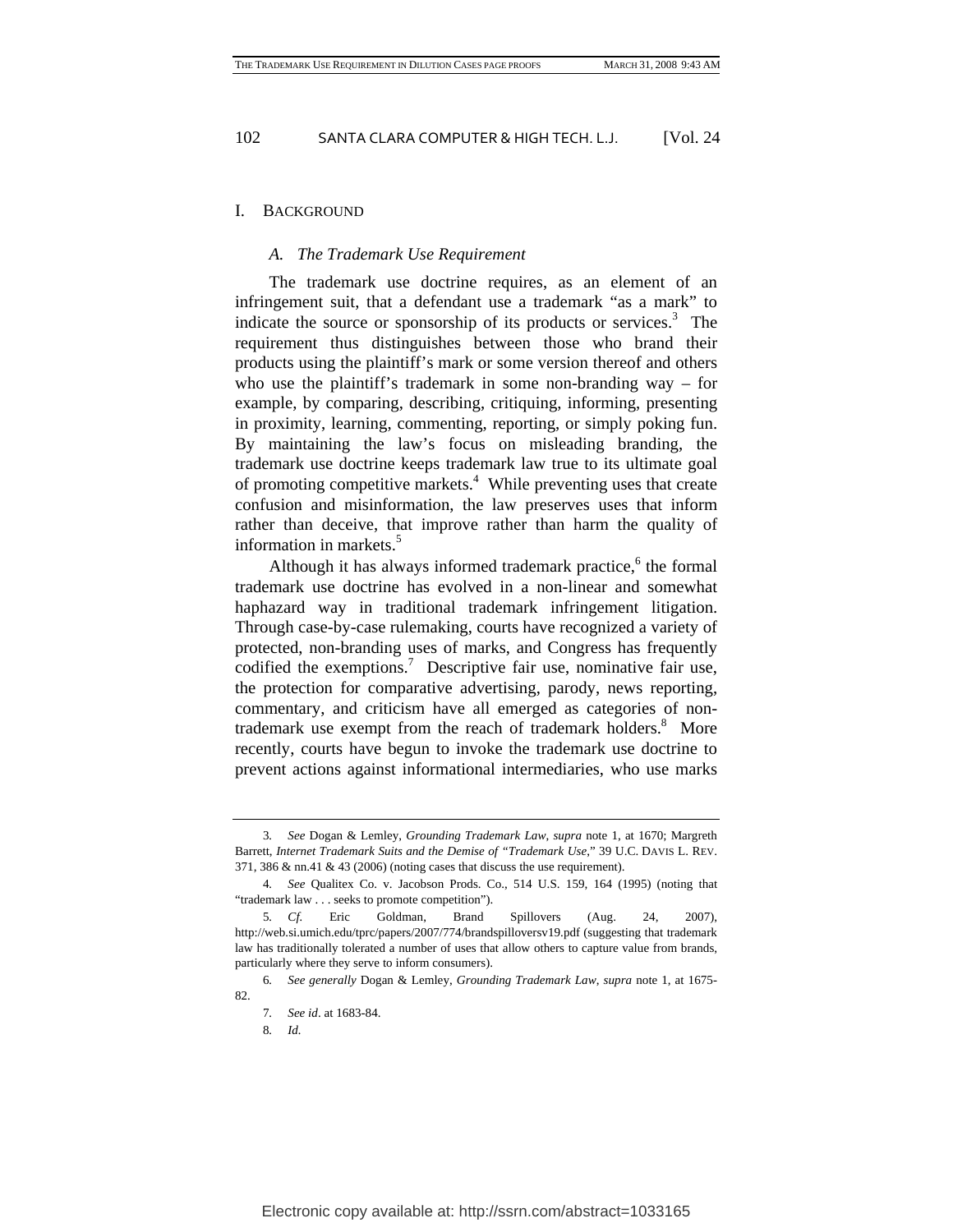asindexing tools rather than in branding their products.<sup>9</sup> All of these "trademark use" exemptions share two features in common: "the defendant has used the mark in [some] . . . non-source-identifying (and non-sponsorship-identifying) way; and . . . the error costs from a pro-plaintiff verdict are high."<sup>10</sup> The trademark use doctrine thus serves as a buffer, protecting certain classes of behavior from liability without the uncertainties associated with the traditional "likelihood of confusion" test. $^{11}$  $^{11}$  $^{11}$ 

#### *B. Importance in Dilution Cases*

In the dilution context, the need for a trademark use buffer is particularly acute. Unlike traditional trademark infringement – in which confusion over source or sponsorship lies at the heart of the  $claim<sup>12</sup>$  – dilution turns on murkier concepts of "blurring" and "tarnishment" that do not on their face depend on consumer perceptions as to the source of a defendant's product.<sup>13</sup> Dilution,

<span id="page-3-3"></span><span id="page-3-2"></span>11*. See id*. at 1683-85*.*

12. 15 U.S.C.A §§ 1114, 1125(a) (West Supp. 2007). In theory, a separate trademark use doctrine should be unnecessary in the infringement context, because the likelihood of confusion cannot exist absent some suggestion from the defendant about the source, sponsorship or affiliation of its product – i.e., some form of trademark use. Mark McKenna has argued that the likelihood of confusion inquiry implicitly reflects a trademark use doctrine, but one that turns on consumer perceptions and therefore cannot be decided as a threshold matter. *See* Mark P. McKenna, *Trademark Use and the Problem of Source in Trademark Law*, *available at* [http://papers.ssrn.com/sol3/papers.cfm?abstract\\_id=1088479](http://papers.ssrn.com/sol3/papers.cfm?abstract_id=1088479) (draft, forthcoming); *cf.* Graeme B. Dinwoodie & Mark D. Janis, *Confusion Over Use: Contextualism in Trademark Law*, 92 IOWA L. REV**.** 1597, 1646-50 (2007) (critiquing the trademark use requirement as inextricably tied up with questions of confusion). We have more confidence than McKenna does in the courts' ability to carve out some categories of behavior that, as a matter of law, do not constitute trademark use, and we are skeptical of the courts' ability to interpret likelihood of confusion to achieve the same result in a way that avoids enormous cost and uncertainty.

<span id="page-3-4"></span>13*. Cf.* Mattel, Inc. v. MCA Records, Inc., 296 F.3d 894, 905 (9th Cir. 2002) (in contrast to traditional trademark infringement, "dilution . . . does not require consumer confusion, . . . and dilution injunctions therefore lack the built-in First Amendment compass of trademark injunctions."); Clarisa Long, *Dilution*, 106 COLUM. L. REV. 1029, 1068 (2006) ("By contrast [to dilution law], classic trademark law, with its likelihood of confusion standard, conveys a thinner bundle of use rights to the trademark owner."). We have argued elsewhere that a narrowly defined version of dilution law can lower consumer search costs, and thus that dilution law, properly understood, can fit within the search costs framework. *See* Stacey L. Dogan & Mark A. Lemley, *The Merchandising Right: Fragile Theory or* Fait Accompli*?*, 54 EMORY L.J. 461, 493-94 (2005) ("Both blurring and tarnishment can make it somewhat more difficult for consumers to associate a famous mark with its owner." Thus "dilution is targeted at reducing

<span id="page-3-0"></span><sup>9</sup>*. See*, *e.g.*, 1-800 Contacts, Inc. v. WhenU.com, Inc., 414 F.3d 400, 407–11 (2d Cir. 2005) (holding that the sale of trademark-triggered popup ads did not constitute trademark use); Rescuecom Corp. v. Google, Inc., 456 F. Supp. 2d 393, 398–03 (N.D.N.Y. 2006) (finding that sale of keyword-based advertising does not constitute "trademark use").

<span id="page-3-1"></span><sup>10.</sup> Dogan & Lemley, *Grounding Trademark Law*, *supra* note 1, at 1683.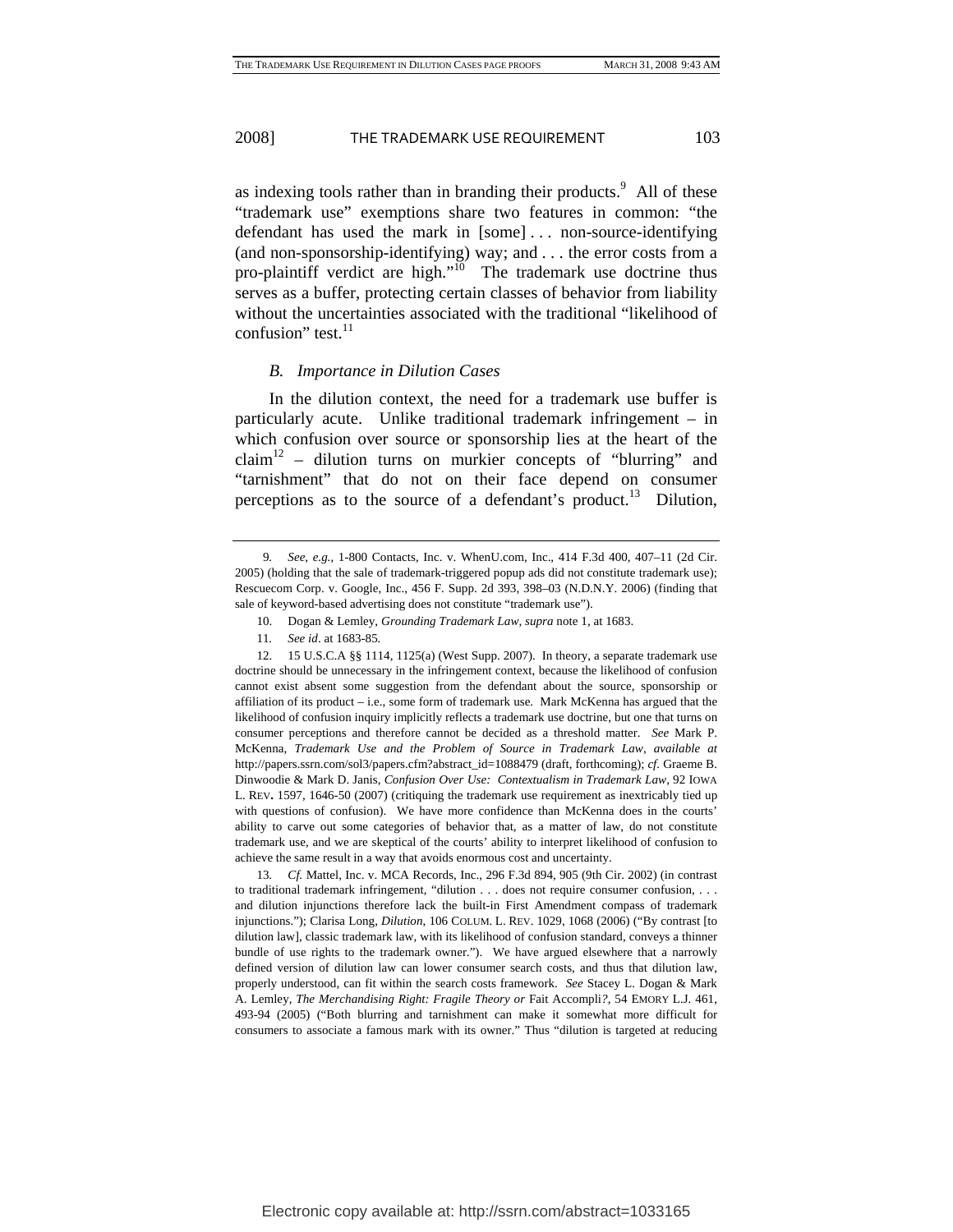moreover, does not involve deceptive or confusing speech, or any "fraud on the consuming public."<sup>14</sup> As a result, a broad, open-ended dilution statute could target any unauthorized use of a famous trademark, almost without limitation. After all, virtually any reference to a trademark influences the consumer's mental association regarding the brand, in ways that one could characterize as "tarnishing" or "diluting" the trademark holder's carefully crafted commercial identity.<sup>15</sup>

Numerous scholars have explored the costs (and fallacies) associated with such an expansive approach to dilution. Jessica Litman and Rochelle Dreyfuss have critiqued the core notion underlying the dilution theory  $-$  the idea of a singular, corporatecrafted brand meaning disengaged from any public role in shaping brand identity.<sup>16</sup> They and others have pointed out the ways in which broad dilution protection can choke off speech, including speech that serves both competition-oriented and First Amendment values.<sup>17</sup> A

<span id="page-4-2"></span>16*. See generally* Rochelle Cooper Dreyfuss, *Expressive Genericity: Trademarks as Language in the Pepsi Generation*, 65 NOTRE DAME L. REV. 397 (1990); Jessica Litman, *Breakfast with Batman: The Public Interest in the Advertising Age*, 108 YALE L.J. 1717, 1733 (1999) ("'Mickey Mouse,' 'Twinkies,' 'Star Wars,' and 'Spam' are trade symbols, but they are also now metaphors with meanings their proprietors would not have chosen. They got that way in spite of any advertising campaigns because the general public invested them with meaning.").

<span id="page-4-3"></span>17*. See generally* Dreyfuss, *supra* note 16; Litman, *supra* note 16; Kenneth L. Port, *The "Unnatural" Expansion of Trademark Rights: Is a Federal Dilution Statute Necessary?*, 85

consumer search costs"). But there is no question that the relationship is more attenuated with dilution than it is with ordinary trademark infringement. Indeed, many scholars have doubted whether there is any such relationship to consumer interests at all. *See, e.g.,* Robert G. Bone, *A Skeptical View of the Trademark Dilution Revision Act*, 11 INTELL. PROP. L. BULL. 187, 189- 193 (2007); David J. Franklyn, *Debunking Dilution Doctrine: Toward a Coherent Theory of the Anti-Free-Rider Principle in American Trademark Law*, 56 HASTINGS L.J. 117 (2004) (describing the dilution-consumer protection connection as "unnatural," and arguing that dilution should instead be understood as part of a gestalt rule against free riding).

<span id="page-4-0"></span><sup>14</sup>*. Mattel*, 296 F.3d at 905 (distinguishing dilution from traditional trademark infringement claims).

<span id="page-4-1"></span><sup>15</sup>*. See generally* Laura A. Heymann, *Metabranding and Intermediation: A Response to Professor Fleischer*, 12 HARV. NEGOT. L. REV. 201, 218-19 (2007) (explaining that in dilution claims, "[t]he brand owner . . . is claiming a right to the exclusive mental association with the brand in the minds of the public."). Rebecca Tushnet, though generally critical of dilution law, suggests that a dilution law that targets only commercial uses, and ignores the host of other uses that can influence a trademark's meaning, "irrationally targets commercial speech for a harm done by a much larger set of acts." Rebecca Tushnet, Gone in 60 Milliseconds: Trademark Law and Cognitive Science, 82 TEX. L. REV. 507, 566 (2008). *See also* Rebecca Tushnet, *Truth and Advertising: The Lanham Act and Commercial Speech Doctrine*, in TRADEMARK LAW AND THEORY: A HANDBOOK OF CONTEMPORARY RESEARCH (Graeme B. Dinwoodie & Mark D. Janis eds., forthcoming 2008) (manuscript at 26 & n. 72, *available at* http://ssrn.com/abstract= 1014418) [hereinafter Tushnet, *Truth and Advertising*] (contending that a limited dilution doctrine focused solely on commercial uses is arguably unconstitutional, because it is underinclusive and poorly matched to the purported harms caused by dilution).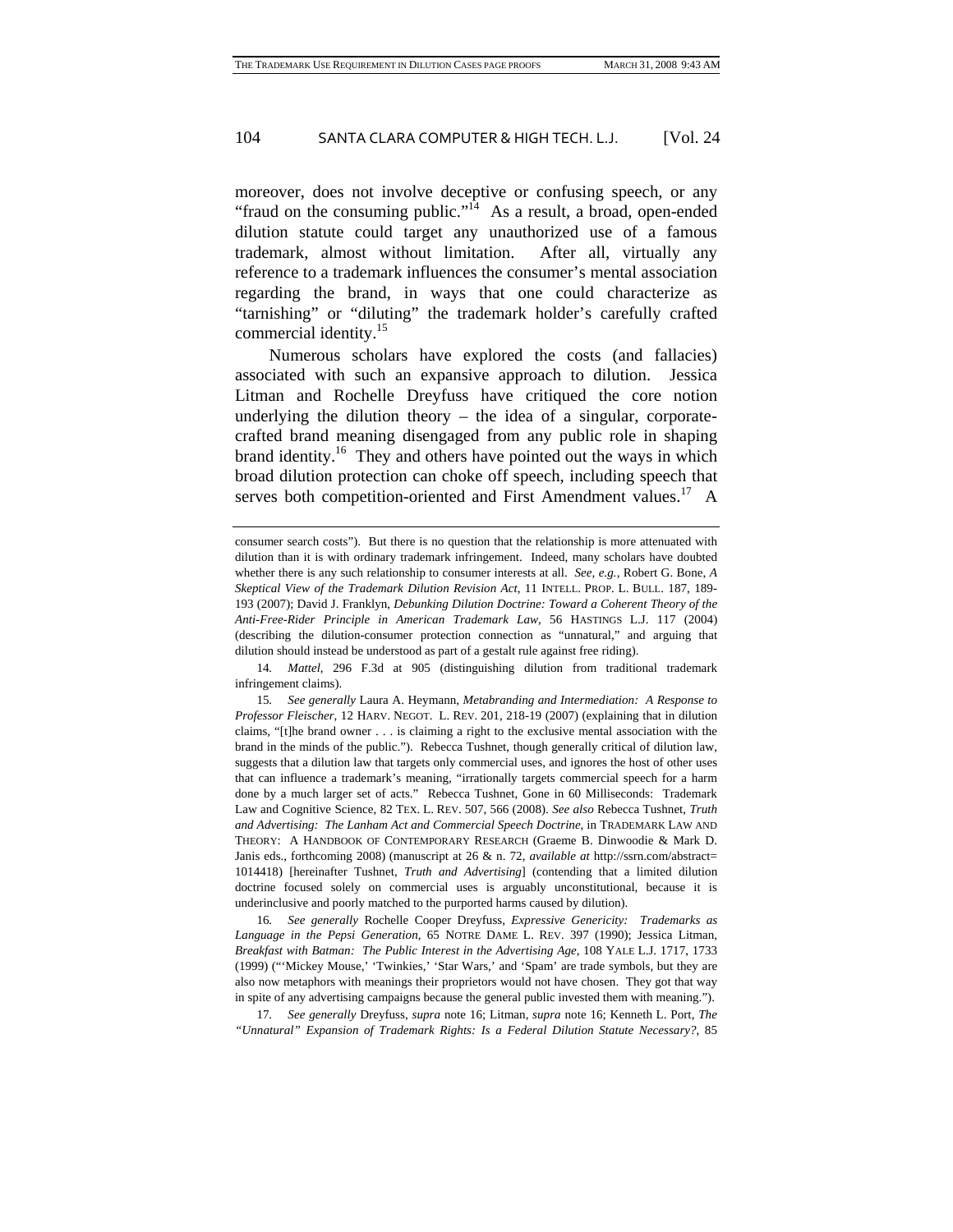broadly defined dilution law could potentially apply to parodies, news reports, consumer commentaries, blog entries, comparative advertising, and a whole host of other means through which speakers inform and enrich our society.

The trademark use doctrine offers a safeguard against dilution law's slippery slope. Dilution law, properly conceived, protects famous marks against uses that interfere with their *function* as sourceidentifiers.<sup>18</sup> It should not reach every use that affects a mark's *meaning*, lest it turn into an über-right that would defeat the very purpose of trademark laws. A robust trademark use doctrine distinguishes between uses that interfere with the source-identifying function of a trademark, on the one hand, and uses that, if anything, affect the mark's meaning *as* the famous trademark, on the other.

### II. THE USE REQUIREMENT BEFORE 2006 – "COMMERCIAL USE IN COMMERCE"

The Federal Trademark Dilution Act of 1995 (FTDA), Congress's first foray into dilution law, applied only to the "commercial use in commerce of a mark or trade name . . . [that] causes dilution of the distinctive quality of the mark."<sup>19</sup> The statute also specifically exempted "noncommercial use of a mark" from dilution liability.<sup>20</sup> The legislative history made clear that Congress intended 'commercial use' to cover only those uses that would constitute "commercial speech," as that term is understood in First Amendment jurisprudence.<sup>21</sup> Commercial speech is speech that "does" 'no more than propose a commercial transaction, $\frac{1}{2}$  which, in the trademark context, means a use that has no expressive function except as a brand. $^{23}$  $^{23}$  $^{23}$ 

TRADEMARK REP. 525 (1995); Pratheepan Gulasekaram, *Policing the Border Between Trademarks and Free Speech: Protecting Unauthorized Trademark Use in Expressive Works*, 80 WASH. L. REV. 887 (2005); Tushnet, *Truth and Advertising*, *supra* note 15.

<span id="page-5-0"></span><sup>18</sup>*. See* Stacey L. Dogan, *An Exclusive Right to Evoke*, 44 B.C. L. REV. 291, 320 (2003) (arguing that FTDA should apply only to uses that dilute the singularity of famous marks).

<span id="page-5-1"></span><sup>19.</sup> Federal Trademark Dilution Act of 1995, Pub. L. No. 104-98, § 3, 109 Stat. 985 (1995) [hereinafter FTDA 1995] (codified at 15 U.S.C. § 1125(c) (2000)).

<span id="page-5-3"></span><span id="page-5-2"></span><sup>20. 15</sup> U.S.C. § 1125(c)(4) (2000).

<sup>21</sup>*. See* H.R. REP. NO. 104-374, at 4 (1995) *as reprinted in* 1995 U.S.C.C.A.N. 1029, 1031. ("Nothing in this section of the bill is intended to alter existing case law on the subject of what constitutes 'commercial' speech.'").

<span id="page-5-4"></span><sup>22.</sup> Bolger v. Youngs Drug Prods. Corp., 463 U.S. 60, 66 (1983) (quoting Va. Pharmacy Bd. v. Va. Citizens Consumer Council, Inc., 425 U.S. 748, 762 n.24 (1976)).

<span id="page-5-5"></span><sup>23</sup>*. See* Mattel, Inc. v. MCA Records, Inc., 296 F.3d 894, 907 (9th Cir. 2002) (holding that, even though recording label "used Barbie's name to sell copies of [its] song," the use was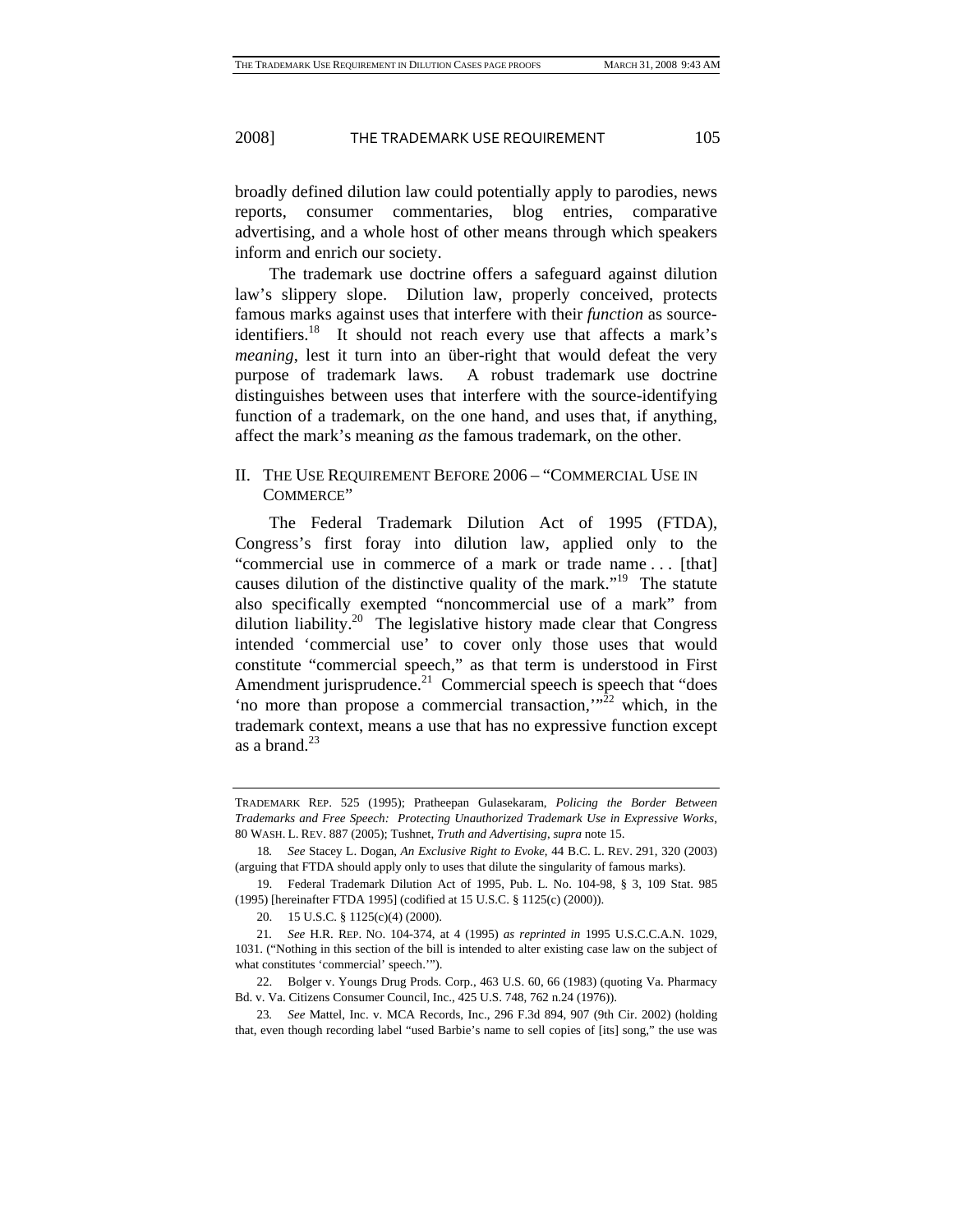Not all courts have viewed the "commercial use in commerce" <sup>[24](#page-6-0)</sup> language as incorporating a trademark use requirement. Some early courts, apparently moved by the equities of the case before them, found the "commercial use in commerce" requirement satisfied by flimsy connections between the defendant's behavior and the commercial world. In *Planned Parenthood Federation of America, Inc.* v. *Bucci*<sup>25</sup>, for example, the court found a commercial use by a website operator because (1) the website was plugging a third party's book (but obtaining no financial gain from book sales or otherwise), (2) the defendant was politically active and solicited donations (albeit none from his website) for his anti-abortion activities, and (3) the use had a negative effect on the *plaintiff's* commercial activities.<sup>26</sup> Margreth Barrett has complained that courts repeatedly misunderstood the commercial use requirement in ways that have "significantly impaired First Amendment interests."<sup>[27](#page-6-3)</sup>

Over time, however, judges applying the FTDA showed an increasing recognition of the equivalence between "commercial use in commerce" and "commercial speech." In recent years, virtually all courts have shown a reluctance to enjoin behavior that does not use the trademark as a brand in some way.<sup>28</sup> The Restatement (Third) of Unfair Competition makes it clear that dilution law imposes such a

noncommercial because "the song also lampoons the Barbie image and comments humorously on the cultural values Aqua claims she represents."). The legislative history provides additional indirect support for the position that the FTDA was concerned only with branding-type uses of famous marks. In testimony and Congressional reports, legislators repeatedly offered "DUPONT shoes, BUICK aspirin, and KODAK pianos" as examples of the harms the statute was intended to address. H.R. REP. NO. 104-374, at 3 (1995).

<span id="page-6-1"></span><span id="page-6-0"></span><sup>24. 15</sup> U.S.C. § 1125(c)(1) (2000).

<sup>25.</sup> Planned Parenthood Fed'n of Am., Inc. v. Bucci, No. 97-Civ-0629, 1997 WL 133313 (S.D.N.Y. Mar. 24, 1997).

<span id="page-6-3"></span><span id="page-6-2"></span><sup>26</sup>*. See id.* at \*5-6.

<sup>27.</sup> Margreth Barrett, *Domain Names, Trademarks and the First Amendment: Searching for Meaningful Boundaries*, 39 CONN. L. REV. 973, 973 (2007).

<span id="page-6-4"></span><sup>28</sup>*. See* Lamparello v. Falwell, 420 F.3d 309, 313 (4th Cir. 2005) (explaining, in dictum, that FTDA applies only to "commercial speech" in the First Amendment sense); *see* Mattel, Inc. v. MCA Records, Inc., 296 F.3d 894, 907 (9th Cir. 2002) (finding commercial speech requirement in trademark's "noncommercial use" exemption); *cf.* Universal Commc'n Sys., Inc. v. Lycos, Inc., 478 F.3d 413, 424 (1st Cir. 2007) (rejecting a state dilution claim because "Lycos might profit by encouraging others to talk about UCS under the UCSY name, but neither that speech nor Lycos's providing a forum for that speech is the type of use that is subject to trademark liability."); Bosley Med. Inst., Inc. v. Kremer, 403 F.3d 672, 676 (9th Cir. 2005) ("While the meaning of the term 'commercial use in commerce' is not entirely clear, we have interpreted the language to be roughly analogous to the 'in connection with' sale of goods and services requirement of the infringement statute [15 U.S.C. § 1114(1)(a)].").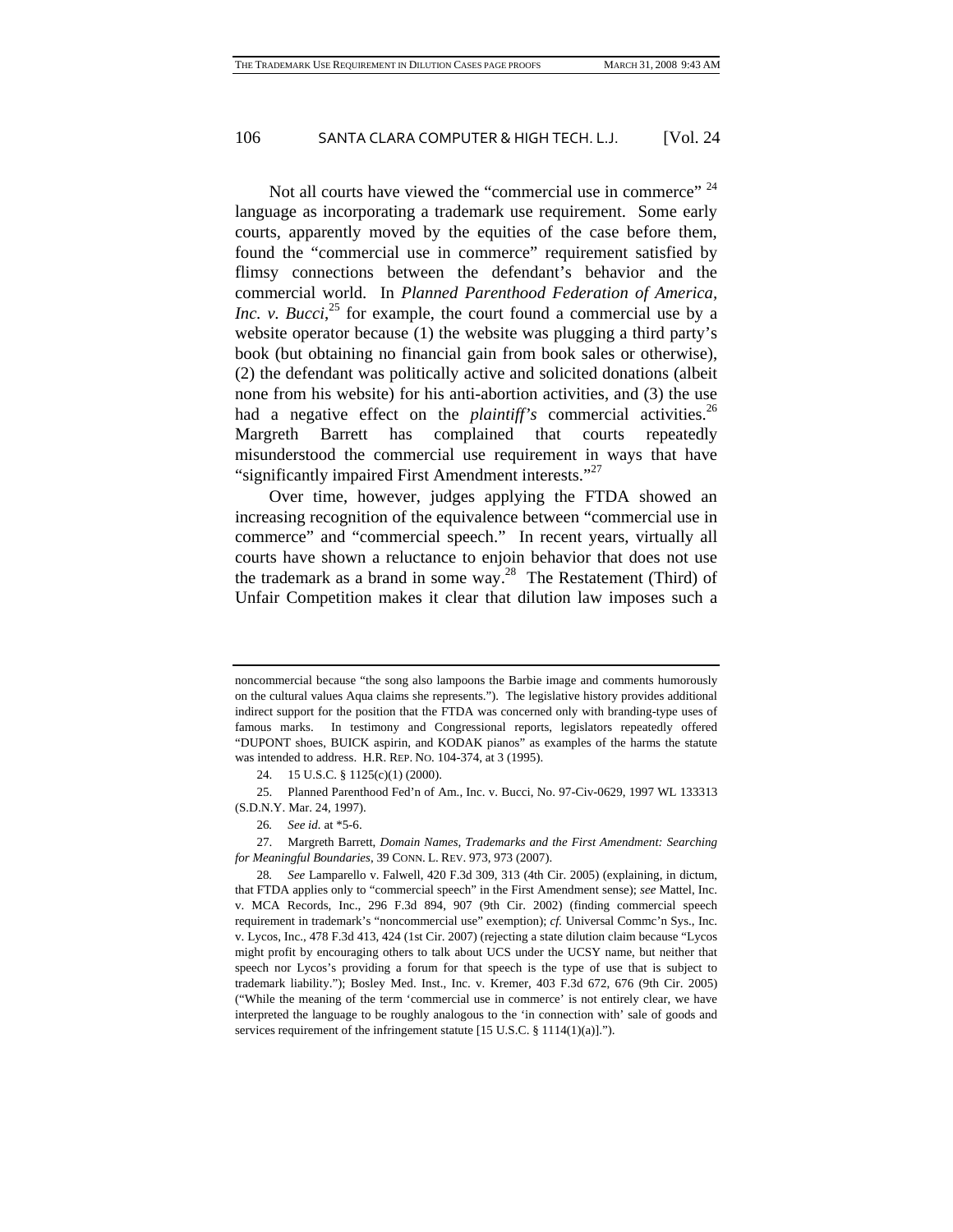requirement.<sup>29</sup> Given the legislative history, and the otherwiseinexplicable choice of the inartful phrase "commercial use in commerce," we think this was the right understanding of that language.

#### III. THE USE REQUIREMENT UNDER THE TDRA

#### *A. What the TDRA Does*

The Trademark Dilution Revision Act of 2006 was enacted in response to the Supreme Court decision in *Moseley v. V Secret Catalogue*, [30](#page-7-1) which held that the original 1996 statute applied only in cases where the plaintiff could prove "actual dilution," rather than mere likelihood of dilution. $31$  That decision also questioned whether tarnishment could ever constitute dilution.<sup>32</sup> Together, these holdings made it extraordinarily difficult for plaintiffs to prove a dilution claim.<sup>33</sup> They also created an odd disconnect between the liability structure of the dilution law and its remedies. The ordinary remedy in dilution cases is an injunction against future diluting efforts.<sup>34</sup> But it makes little sense to require plaintiffs to wait until their mark is actually diluted, and then offer them only an injunction against future dilution – rather like closing the barn door after the horse is gone.

Congress acted to undo the effect of *Moseley*, both by restoring the likelihood of dilution standard that was the majority rule before *Moseley*<sup>35</sup> and by making it clear that the cause of action extended to tarnishment as well. $36$  It also reversed the holding of the Second Circuit that had prevented descriptive marks such as McDONALDS from ever qualifying for dilution  $\boxed{\equiv}$  ection,<sup>37</sup> changing the statute to

<span id="page-7-0"></span><sup>29.</sup> RESTATEMENT (THIRD) OF UNFAIR COMPETITION § 25(1) (1995) ("An actor is subject to liability under an antidilution statute if the actor uses such a designation *in a manner that is likely to associate the other's mark with the goods, services, or business of the actor.*") (emphasis added).

<span id="page-7-1"></span><sup>30.</sup> Moseley v. V Secret Catalogue, Inc., 537 U.S. 418 (2003).

<span id="page-7-2"></span><sup>31</sup>*. Id.* at 432-33.

<span id="page-7-4"></span><span id="page-7-3"></span><sup>32</sup>*. See id.* at 432.

<sup>33.</sup> Indeed, Clarisa Long's study found that only 9.52% of dilution claims were succeeding by 2005. Long, *supra* note 13, at 1045.

<span id="page-7-5"></span><sup>34. 15</sup> U.S.C.A § 1125(c)(5) (West Supp. 2007).

<span id="page-7-6"></span><sup>35</sup>*. Id.* § 1125(c)(1).

<span id="page-7-8"></span><span id="page-7-7"></span><sup>36</sup>*. Id*.

<sup>37</sup>*. See* TCPIP Holding Co v. Haar Commc'ns Inc., 244 F.3d 88, 90 (2d Cir. 2001) (holding that a descriptive mark lacking inherent distinctiveness did not qualify for FTDA protection).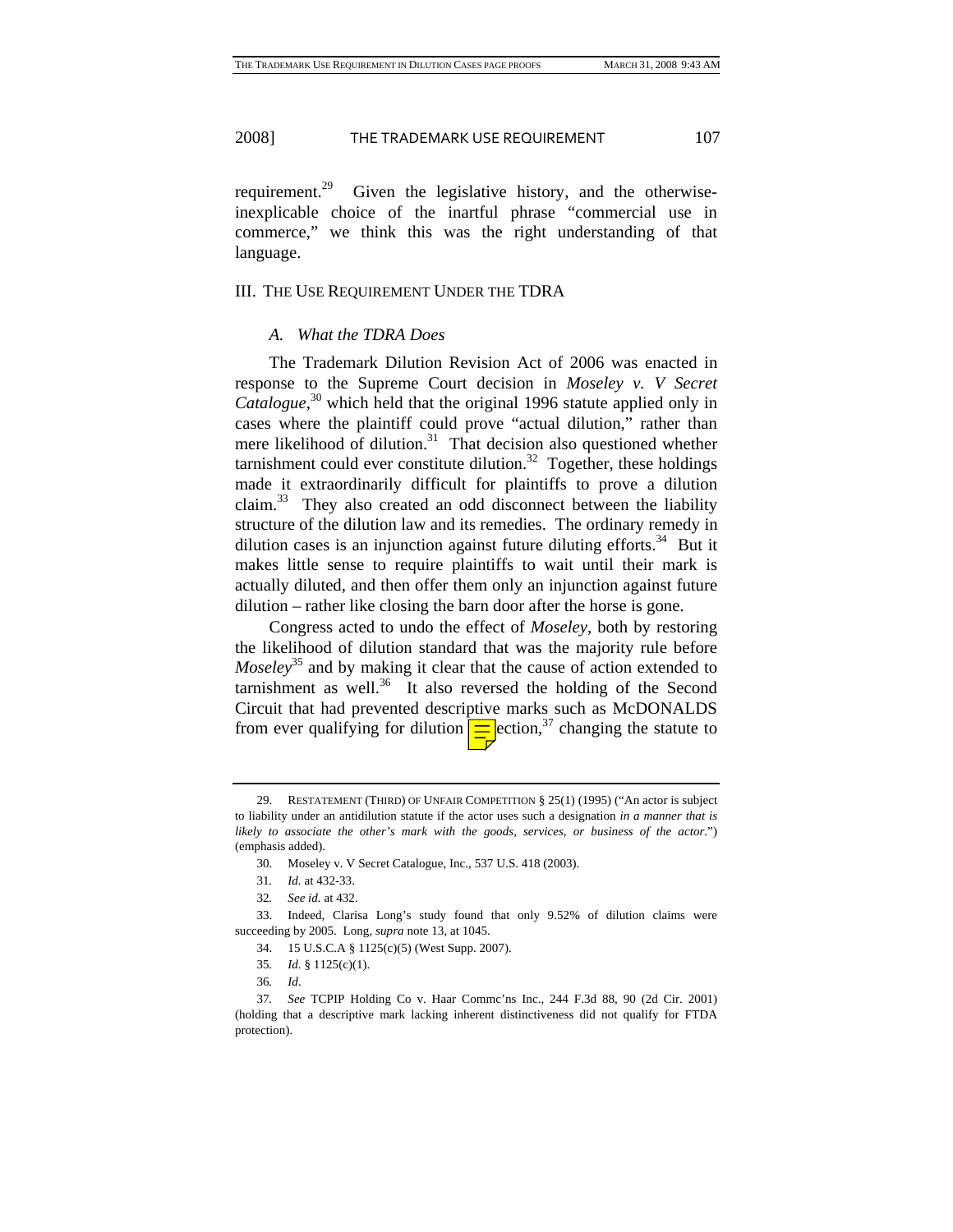make it clear that famous marks could include ones that had acquired distinctiveness.<sup>[38](#page-8-0)</sup>

Not all the changes in the law expanded protections for trademark owners, however. Responding to a number of courts that had expanded dilution protection beyond nationally famous marks to include a number of rather obscure ones, $39$  Congress changed the law to make it clear that a famous mark must be "widely recognized by the general consuming public of the United States."<sup>40</sup> In so doing, it eliminated the concept of "niche fame" in particular regions or among specialized groups, and made it clear to courts that dilution was a law to be applied sparingly. Further, Congress substantially expanded the list of exclusions from the reach of the dilution statute, expressly including parody, criticism, commentary, nominative and descriptive fair use in addition to previous exceptions from the reach of the act.<sup>41</sup> Finally, it may have substantially expanded the preemption of state and perhaps even federal laws by expanding a defense for the owners

<span id="page-8-1"></span><span id="page-8-0"></span><sup>38. 15</sup> U.S.C.A. § 1125(c)(1) (West Supp. 2007).

<sup>39</sup>*. See, e.g.,* Archdiocese of St. Louis v. Internet Entm't Group, Inc., 34 F. Supp. 2d 1145 (E.D. Mo. 1999) (holding "Papal Visit 1999" famous for the Pope's 1999 visit to St. Louis); Nailtiques Cosmetic Corp. v. Salon Scis. Corp., 41 U.S.P.Q.2d 1995, (S.D.Fla. Jan. 10, 1997) (holding "Nailtiques" famous for fingernail care products, and diluted by "Pro-Techniques"); TeleTech Customer Care Mgmt., Inc. v. Tele-Tech Co., 977 F. Supp. 1407, 1413 (C.D. Cal. 1997) (finding "TeleTech" "probably famous" for customer care information services, and that "teletech.com" was infringing but "tele-tech.com" was not); Gazette Newspapers, Inc. v. The New Paper, Inc., 934 F. Supp. 688, 694, 696 (D. Md. 1996) (holding "Gazette" famous for local Maryland paper); Intermatic Inc. v. Toeppen, 947 F. Supp. 1227, 1236 (N.D. Ill. 1996) (holding "Intermatic" famous for electrical products); Wawa Inc. v. Haaf, 40 U.S.P.Q.2d 1629, 1631, (E.D. Pa. 1996) (holding "Wawa" famous for convenience stores in Pennsylvania and surrounding states); Wedgwood Homes, Inc. v. Lund, 659 P.2d 377, 380-81 (Or. 1983) (holding "Wedgwood" famous for house builders in eastern Washington County, Oregon); Mark A. Lemley, *The Modern Lanham Act and the Death of Common Sense*, 108 YALE L.J. 1687, 1698 (1999):

<sup>[</sup>C]ourts applying the state and federal dilution statutes have been quite willing to conclude that a local favorite, or a rather obscure company, is 'famous' within the meaning of the Act. Thus, marks such as Intermatic, Gazette, Dennison, Nailtiques, TeleTech, Wedgewood (for new homes, not china), Papal Visit 1999 and Wawa have been declared famous.

Other courts had been willing to apply dilution without even finding fame. One commentator reports that of the 16 cases she examined, "half did not make an explicit finding that the mark in question was famous, or made such a finding only by confusing fame with distinctiveness." Lori Krafte-Jacobs, Comment*, Judicial Interpretation of the Federal Trademark Dilution Act of 1995*, 66 U. CIN. L. REV. 659, 690 (1998).

<span id="page-8-2"></span><sup>40. 15</sup> U.S.C.A. § 1125(c)(2)(A) (West Supp. 2007).

<span id="page-8-3"></span><sup>41</sup>*. Id.* § 1125(c)(3).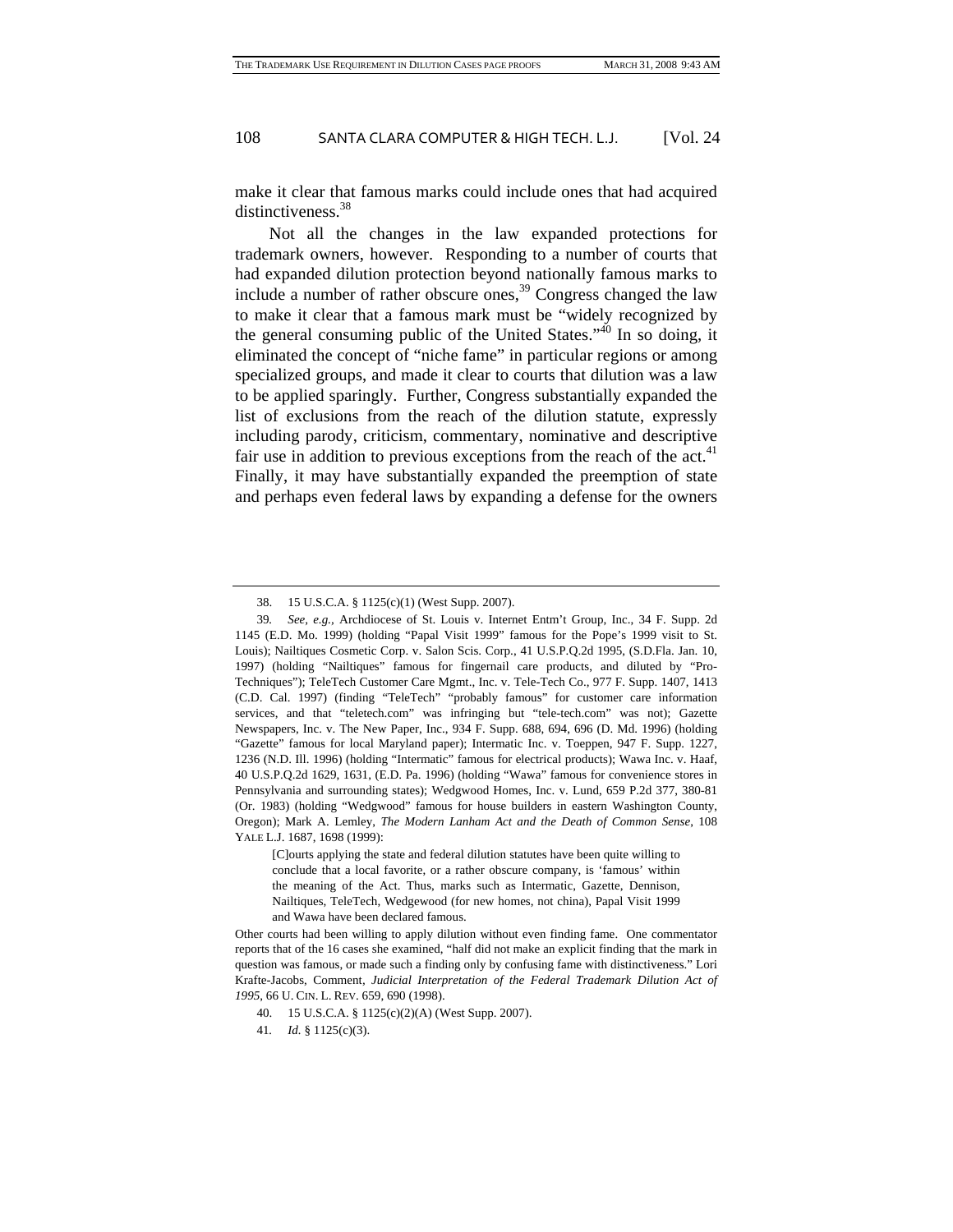of registered marks, though it is not clear Congress intended this result. $42$ 

#### *B. The Requirement that the Defendant Use a "Mark or Trade Name"*

The final change – and the one with which we are concerned – involves the TDRA's clarification that the defendant must make use of its own "mark or trade name" to violate the statute.<sup>43</sup> In particular, the TDRA, unlike the FTDA, distinguishes between the "mark or trade name" used by the defendant and the "famous mark."<sup>44</sup> To

[S]hall be a complete bar to an action against that person, with respect to that mark, [1] that is brought by another person under the common law or a statute of a State and [2] that seeks to prevent dilution by blurring or dilution by tarnishment, or that asserts any claim of actual or likely damage or harm to the distinctiveness or reputation of a mark, label, or form of advertisement.

H.R. 683, 109th Cong. (2005). While even this language could be clearer, it strongly suggests that registration would have provided a complete defense only to *state* law claims for dilution by blurring, dilution by tarnishment, or other causes of action based on harm to a mark's distinctiveness or reputation. The apparent preemption of *all* claims (federal and state) appeared later, and presumably inadvertently, as a result of the reorganization of the section.

<span id="page-9-2"></span><span id="page-9-1"></span>43. 15 U.S.C.A. §§ 1125(c)(1), (c)(2)(B)-(C), (c)(5)(A) (West Supp. 2007).

44. The FTDA also referred to "use … of a mark or trade name," but unlike the TDRA, the grammatical context of that sentence suggested that the "mark or trade name" referred to in the old statute was the plaintiff's famous mark. 15 U.S.C.  $\S 1125(c)(1)$  (2000) (limiting dilution to a "person's commercial use in commerce of a mark or trade name, if such use . . . causes dilution of the distinctive quality of the mark"). At a minimum, this language did not clearly distinguish between the "mark or trade name" used by the defendant, on the one hand, and the famous mark, on the other. That language did not, standing alone, create a trademark use requirement in the FTDA; that requirement was found in the awkward and oft-misunderstood phrase "commercial use in commerce." The TDRA eliminates this ambiguity by clearly distinguishing between the *defendant's* mark or trade name, on the one hand, and the diluting effect on the *famous* mark, on the other. And it repeatedly invokes that distinction. The structure of the TDRA thus emphasizes and reinforces the significance of the trademark use requirement in a way that the FTDA did not. It is simply not accurate to contend, as Bill Barber does, that the FTDA and the TDRA are identical except for the TDRA's requirement of "commercial" use. *See* William G. Barber, *Dumping the "Designation of Source" Requirement from the TDRA: A Response to the Alleged "Trademark Use Requirement" in Dilution Cases*, 24 SANTA CLARA COMPUTER & HIGH TECH. L.J \_ (2008). The entire structure of the sentence was changed in a way that makes it clear that both the defendant and the plaintiff must have separate marks in order for the statute to apply.

Barber's proffered explanation – that the reference to the defendant's use of "a mark or trade name" is meant to refer to use of the *plaintiff's* mark – has another problem as well. It would limit the scope of dilution to defendant's marks that are identical to the plaintiff's, since

<span id="page-9-0"></span><sup>42</sup>*. Id.* § 1125(c)(6) . This section now provides that a defendant's federal registration is a complete bar not only to a state dilution claim but also to any claim "of actual or likely damage or harm to the distinctiveness or reputation of a mark", *id.*, apparently whether brought on the basis of state or federal law. While the plain language of this provision would appear to bar all federal dilution claims against owners of registered marks, the language almost certainly resulted from a drafting error. The original House bill provided that federal registration: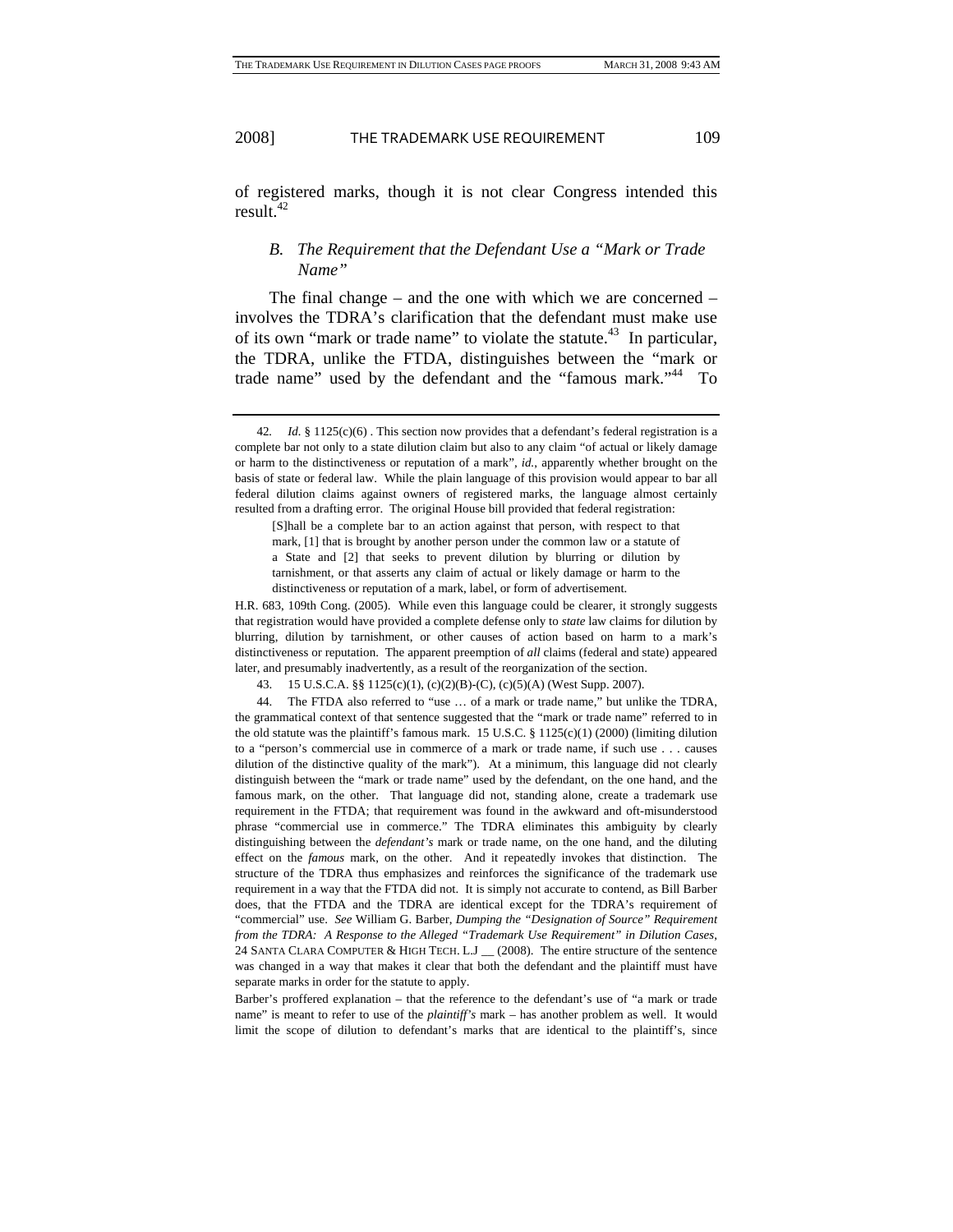understand the effect of this language, it is necessary to look at it in the context in which it appears in the statute:

(c) Dilution by Blurring; Dilution by Tarnishment

(1) Injunctive Relief

Subject to the principles of equity, the owner of *a famous mark* that is distinctive . . . shall be entitled to an injunction against another person who . . . commences **use of a mark or trade name** in commerce that is likely to cause dilution by blurring or dilution by tarnishment *of the famous mark* . . . .

(2) Definitions

. . . .

. . . .

(B) For purposes of paragraph (1), "dilution by blurring" is association arising from the similarity between **a mark or trade name** and *a famous mark* that impairs the distinctiveness of *the famous mark*. In determining whether **a mark or trade name** is likely to cause dilution by blurring, the court may consider all relevant factors, including the following:

(i) The degree of similarity between **the mark or trade name** and *the famous mark*.

(v) Whether the user of **the mark or trade name** intended to create an association with *the famous mark*.

(vi) Any actual association between **the mark or trade name** and *the famous mark*. . . .

(C) For purposes of paragraph (1), "dilution by tarnishment" is association arising from the similarity between **a mark or trade name** and *a famous mark* that harms the reputation of *the famous mark*.

. . . .

otherwise the defendant would not be using the plaintiff's mark or trade name. Under Barber's interpretation, therefore, Congress inadvertently excluded from the scope of dilution any uses by defendants of terms that were not identical to the plaintiff's mark, including Moseley's use of Victor's Secret. It need hardly be said that an interpretation of the statute that fails to overrule the very case Congress intended to overrule is likely not the correct one.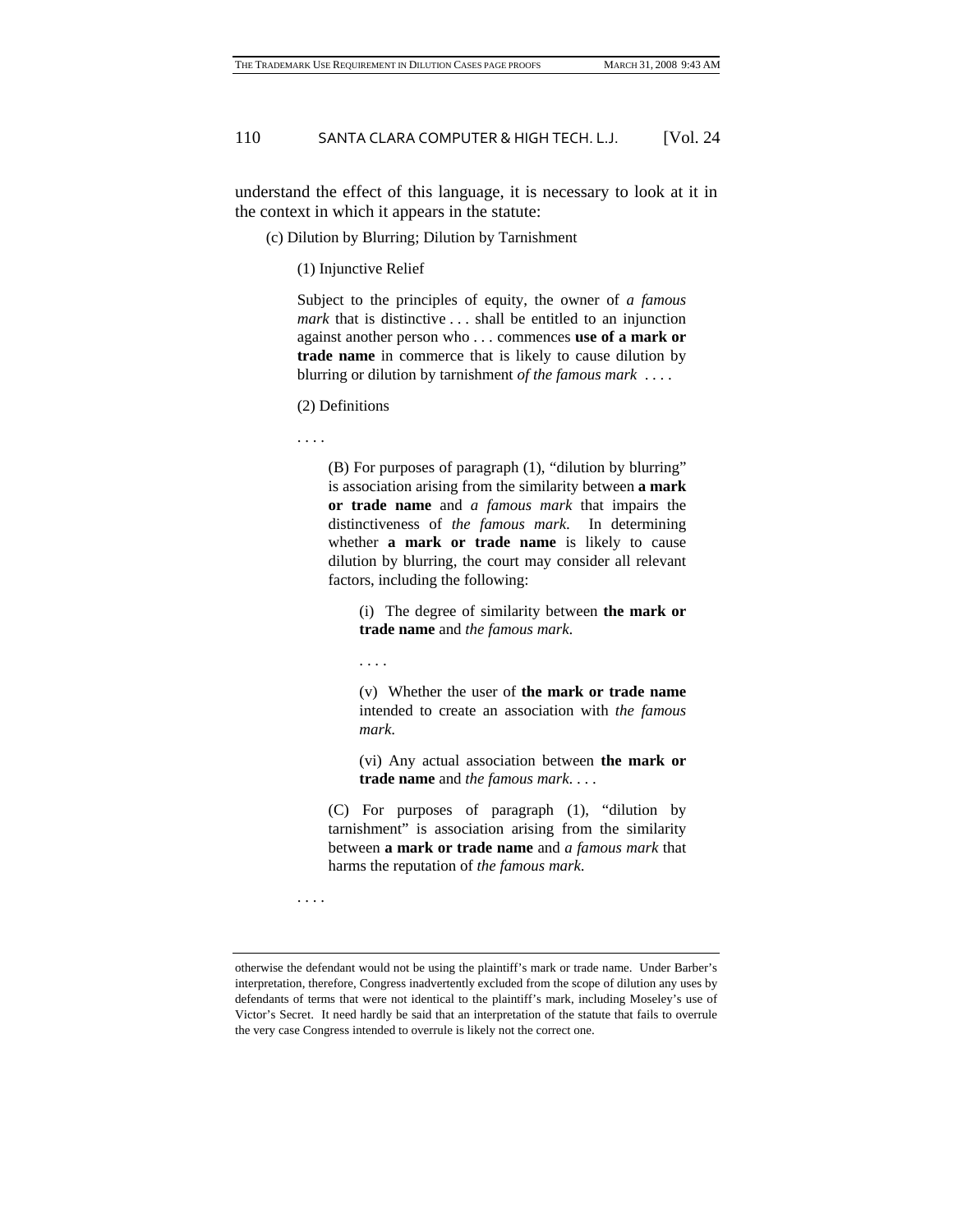#### (5) Additional Remedies

The owner of *the famous mark* shall also be entitled to the remedies set forth [elsewhere] . . . if—

(A) the **mark or trade name** that is likely to cause dilution by blurring or dilution by tarnishment was first used in commerce by the person against whom the injunction is sought after the date of enactment of the Trademark Dilution Revision Act of  $2006$ ...<sup>[45](#page-11-0)</sup>

The grammatical structure of this statute is clear. The defendant's use – the thing that may cause dilution by blurring or dilution by tarnishment – is not just any use or reference to the plaintiff's famous mark, but a specific, limited class of uses – use of a term by the defendant as "a mark or trade name."[46](#page-11-1) It is only such a use that can cause the injury described in section (2), and can give rise to the remedies in sections (1) and  $(5)$ .<sup>47</sup>

It is equally clear from this language that the reference to the *defendant's* "mark or trade name" is not just a placeholder for use of the *plaintiff's* mark. There are two marks being discussed in the statute – "the famous mark" owned by the plaintiff and the "mark or trade name" used in commerce by the defendant. $48$  This is evident from the repeated references to the two in the same sentence, which would make no sense if the two marks were the same, and from the repeated references to similarities, differences and associations *between* the famous mark and the defendant's "mark or trade name."<sup>[49](#page-11-4)</sup>

"Trademark" and "trade name," in turn, have definitions in the statute. A "trade name" is "any name used by a person to identify his or her business or vocation.["50](#page-11-5) A trademark is "any word, name, symbol, or device . . . used by a person . . . to identify and distinguish

<span id="page-11-0"></span><sup>45. 15</sup> U.S.C.A. §§ 1125(c)(1), (c)(2)(B-C), (c)(5)(A) (West Supp. 2007) (italics and boldface added).

<span id="page-11-1"></span><sup>46</sup>*. Id.*

<span id="page-11-2"></span><sup>47. § 1125(</sup>c)(1)-(2), (5).

<span id="page-11-4"></span><span id="page-11-3"></span><sup>48. § 1125(</sup>c)(2).

<sup>49.</sup> For this reason, Dinwoodie & Janis's objection that the language requires use "of" a mark or trade name rather than use "as" a mark or trade name is of no consequence. Graeme B. Dinwoodie & Mark D. Janis, *Dilution's (Still) Uncertain Future*, 105 MICH. L. REV. FIRST IMPRESSIONS 98, 101 (2006), [http://www.michiganlawreview.org/firstimpressions/vol105/dinwoodie.pdf.](http://www.michiganlawreview.org/firstimpressions/vol105/dinwoodie.pdf) The "mark or trade name" referred to cannot be the plaintiff's famous mark, and must be the defendant's mark.

<span id="page-11-5"></span><sup>50. 15</sup> U.S.C.A. § 1127 (West Supp. 2007).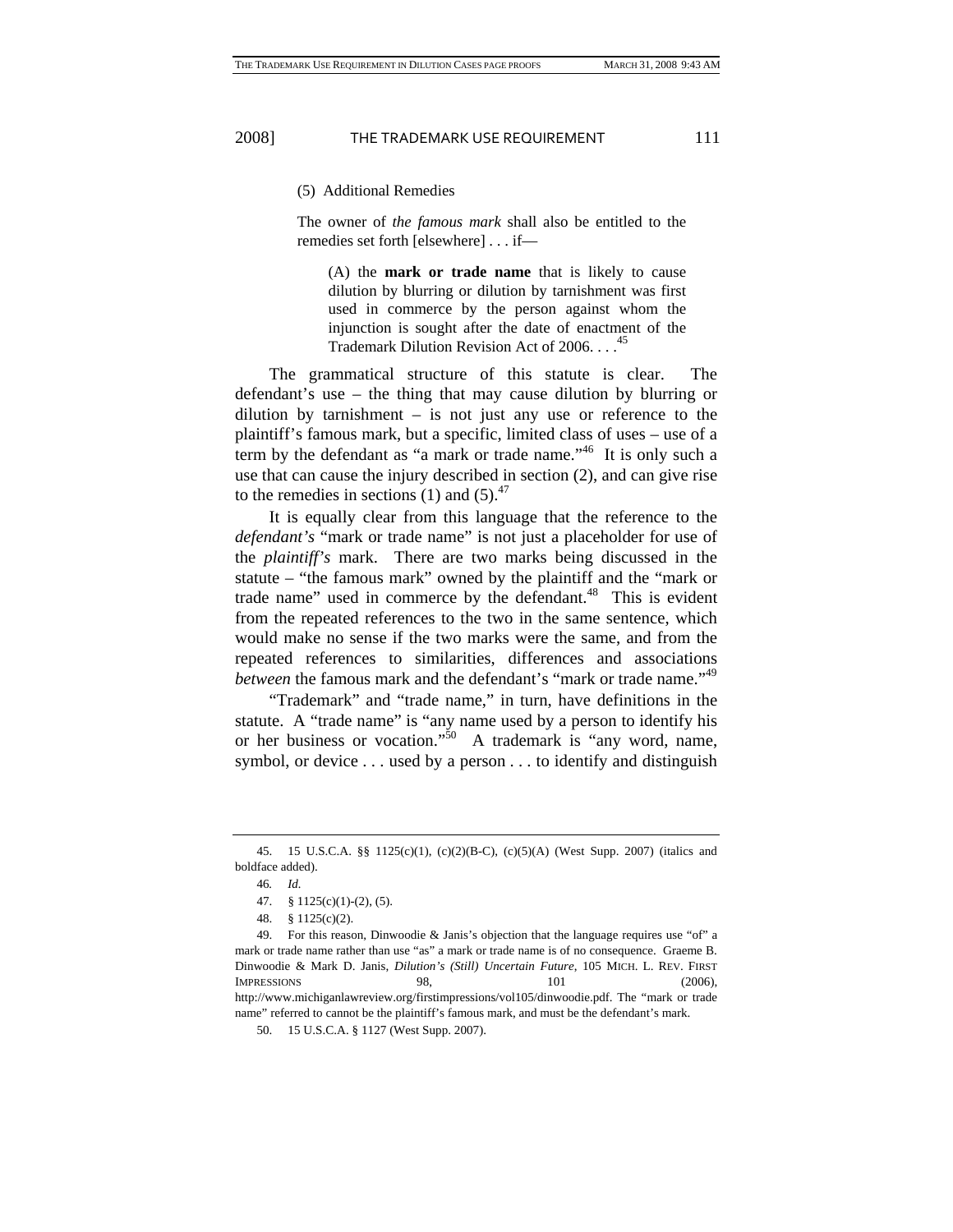his or her goods . . . from those manufactured or sold by others and to indicate the source of the goods."<sup>[51](#page-12-0)</sup>

It follows that the only actionable "uses" by a defendant of the plaintiff's famous mark are those in which a defendant uses a trademark or trade name to identify and distinguish its own goods and services. Other uses alleged to dilute cannot satisfy the terms of the statute.

The legislative history of the TDRA is generally unhelpful, but to the extent anything can be gleaned from it, it supports the commonsense reading of the statute set forth above.<sup>52</sup> The original version of the statute supported by the International Trademark Association (INTA) required that the defendant make use of a "designation of source." <sup>53</sup> The Committee Chair accordingly referred to dilution as "arising from the similarity between a source designation and a famous mark."<sup>54</sup> Bill Barber objected on behalf of the American Intellectual Property Law Association (AIPLA) that the term "designation of source" did not have a settled meaning in trademark law, claiming (wrongly) that it was a "completely new requirement in dilution jurisprudence" rather than a replacement for the "commercial use in commerce" language,<sup>55</sup> and proposed a different approach

<span id="page-12-1"></span><span id="page-12-0"></span><sup>51</sup>*. Id.*

<sup>52.</sup> Bill Barber's description of the TDRA's "legislative history" illustrates not only the danger of private lawmaking, but the unreliability of unwritten witness accounts of such lawmaking. Barber, *supra* note 44, at \_\_. He claims that the interested private parties had reached a "consensus" that the TDRA, as enacted, reflected no trademark use requirement. *Id.*  at xxx But he fails to point to any concrete support for such a private consensus, let alone any consensus among the legislators who passed this federal law. To the contrary, at least two of the parties that testified before Congress about trademark use – Mark Lemley and Anne Gundelfinger, the then-president of the International Trademark Organization (INTA) – have an understanding that comports with the plain reading of the statute and the one we articulate here: that the TDRA requires trademark use as a basis for liability.

<span id="page-12-2"></span><sup>53</sup>*. Trademark Dilution Revision Act of 2005: Hearing on H.R. 683 Before the Subcomm. on Courts, the Internet, and Intellectual Property of the H. Comm. on the Judiciary,* 109th Cong. 15-17 (2005) (statement of Anne Gundelfinger, President, INTA) [hereinafter *Hearing on H.R. 683*].

<span id="page-12-4"></span><span id="page-12-3"></span><sup>54</sup>*. Id.* at 2.

<sup>55</sup>*. Id.* at 21-22 (statement of William G. Barber, Partner, Fulbright and Jaworski, LLP, on behalf of AIPLA). For an explanation of why Barber was mistaken to suggest that dilution had never had a trademark use requirement, see *id*. at 18-19, 21 (testimony of Mark A. Lemley, Professor of Law, Stanford University). Barber has also suggested that trademark infringement generally also lacks a use requirement. William G. Barber, *The Trademark Dilution Revision Act of 2005: Breathing Life Back into the Federal Dilution Statute,* 16 FORDHAM INTELL. PROP., MEDIA & ENT. L.J. 1113, 1132 (2006) [hereinafter *Breathing Life*] ("Just as a non-trademark use can create a likelihood of *confusion* (and thus constitute trademark infringement), it can likewise create a likelihood of *dilution*."). We have explained in detail why he is wrong on this point as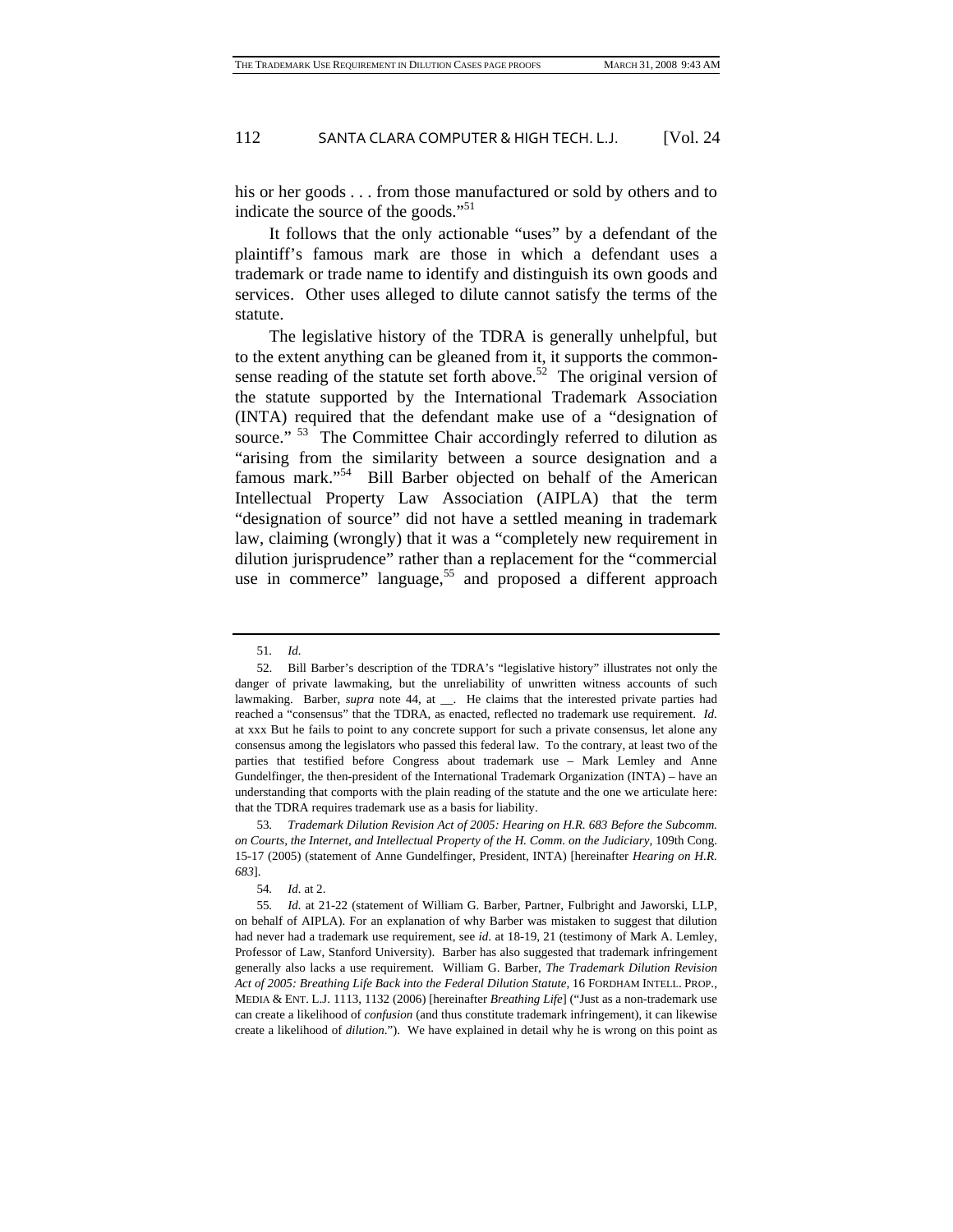altogether, one that would have created liability for dilution regardless of the nature of the use by the defendant.<sup>[56](#page-13-0)</sup>

Rather than accept Barber's suggestion, the committee simply dropped the term "designation of source" and left in place "mark or trade name," following INTA's explanation that

"[d]esignation of source" is an accepted term of art in trademark law that is easily understandable .... [It] simply requires that, in order for a dilution case to proceed, the plaintiff must show that the defendant is using the challenged mark *as a mark or name for his own company, goods, or services.*[57](#page-13-1)

Thus, it seems evident that the committee resolved this dispute in favor of maintaining a trademark use requirement in the dilution statute, merely eliminating the proposed "designation of source" language in favor of language that meant the same thing and was already defined in the statute.

This reading is also consistent with House Chairman Lamar Smith's statement that the bill did not break new ground, and "represents a clarification of what Congress meant when it passed the dilution statute almost a decade ago."<sup>58</sup> Given the existence of the "commercial use in commerce" requirement in the old statute, setting forth trademark use as a prerequisite to liability, it seems quite clear that the House did not intend to drop any trademark use requirement and therefore to expand dilution law dramatically to permit suits against dictionaries, parodists, and a host of others who are not using the plaintiff's mark to sell anything.<sup>59</sup>

well: the law does in fact impose such a requirement. *See* Dogan & Lemley, *Grounding Trademark Law*, *supra* note 1, at 1675-82.

<span id="page-13-0"></span><sup>56.</sup> Specifically, Barber suggested defining dilution by blurring as "impairment of *association* between the famous mark and a single source" *Hearing on H.R. 683*, *supra* note 53, at 29. This language contrasts sharply with the definition ultimately adopted, which concerns itself only with impairments to a mark's distinctiveness that result from "association arising from the similarity between a mark or trade name and a famous mark" 15 U.S.C.A § 1125(c)(2)(B) (West Supp. 2007).

<span id="page-13-1"></span><sup>57</sup>*. Hearing on H.R. 683*, *supra* note 53*.* at 15 (statement of Anne Gundelfinger, President, INTA) (emphasis added). *Cf.* 4 J. THOMAS MCCARTHY, MCCARTHY ON TRADEMARKS AND UNFAIR COMPETITION §24:101 (4th ed. 2007) (in the absence of direct legislative history, relying on Gundelfinger's testimony to determine likely legislative intent).

<span id="page-13-2"></span><sup>58</sup>*. Hearing on H.R. 683*, *supra* note 53, at 2 (statement of Hon. Lamar S. Smith, Chairman, Subcomm. On Courts, the Internet, and Intellectual Property).

<span id="page-13-3"></span><sup>59</sup>*. Cf. id.* at 26 (Barber's suggestion that dilution law be expanded to permit lawsuits against those who use a term in its generic sense against the wishes of the trademark owner, and that the trademark use requirement needed to be dropped from the statute to achieve that result.). While Barber's testimony and article read as though trademark owners had an established right to sue those who use a term in its generic sense, no court has established such a right, and the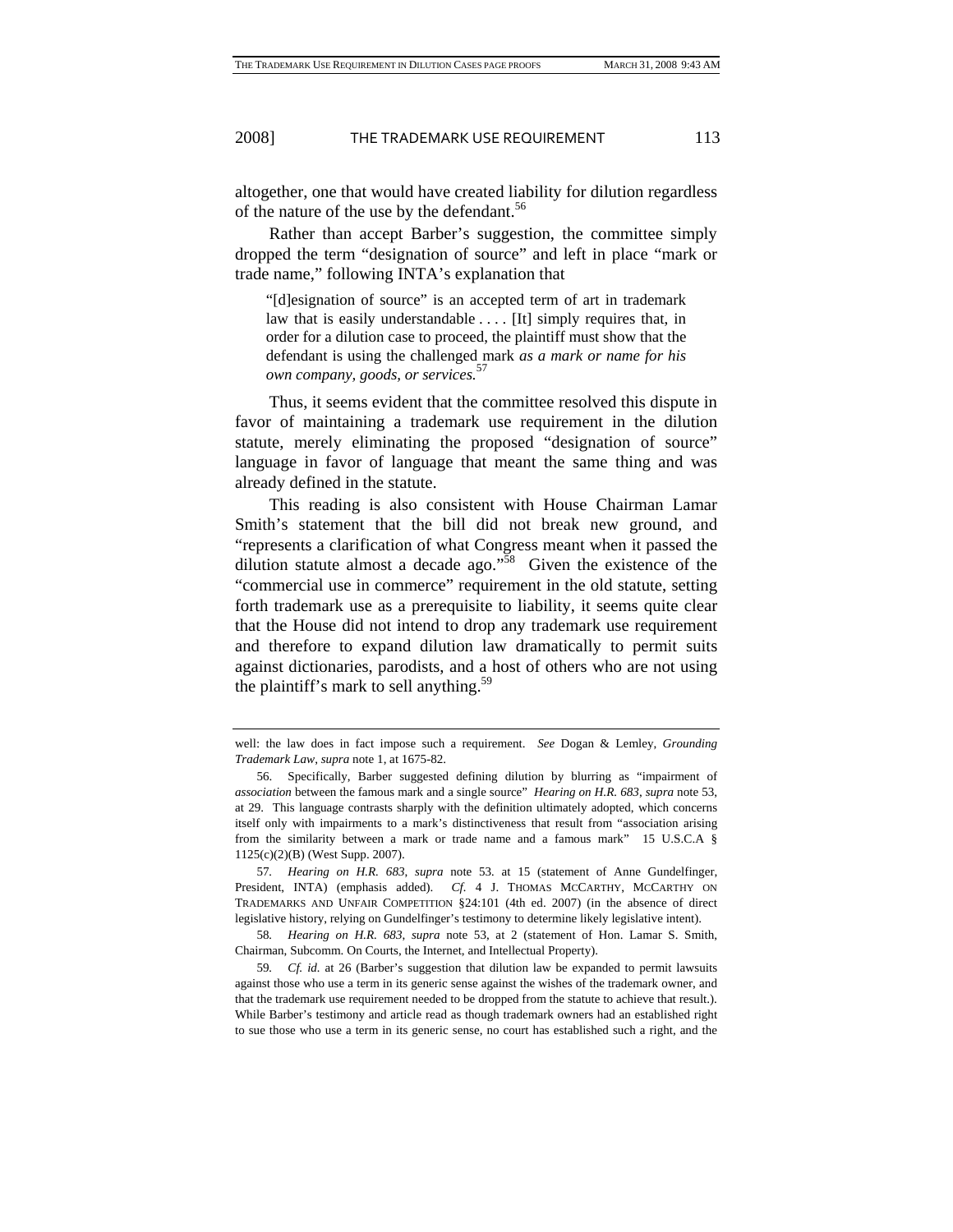Finally, we think this understanding is consistent with the language of subsection (3), which provides a host of "exclusions" from the reach of the dilution statute. Those exclusions include two more provisions that might be thought to establish a trademark use requirement: section  $(c)(3)(A)$ , which protects "any fair use . . . of a famous mark by another person other than as a designation of source for the person's own goods or services," and section  $(c)(3)(C)$ , which protects "[a]ny noncommercial use of a mark."<sup>60</sup> We acknowledge that the presence of these three different takes on the same basic issue is confusing, and might even lead some to suggest that the references to "mark or trade name" in the other subsections should not be read to mean what they say. But we think that is the wrong approach. Like the 1996 Act before it, which spoke of "commercial use in commerce" and separately exempted "noncommercial use of a mark,"<sup>61</sup> Congress in the 2006 revisions appeared to take a "belt and suspenders" approach, throwing in a variety of language in an effort to define a universe of conduct the new law did not reach. For example, it included separate exclusions for "commenting upon the famous mark owner" and for "news commentary,"<sup>62</sup> but there is no reason to believe that one of these provisions limits or renders inoperative the other. Rather, Congress was trying to make sure that this conduct – and uses other than those of a mark or trade name – was not covered by the statute. That overlap may mean that one or more of these provisions end up being superfluous, $63$  but that is better than the alternative. It would be perverse to conclude that an excess of Congressional enthusiasm for the trademark use requirement should be interpreted to have the opposite effect of undermining it. $64$ 

Seventh Circuit, the Restatement, and the leading treatise all argue against it. *See* Ty Inc. v. Perryman, 306 F.3d 509, 513-14 (7th Cir. 2002); RESTATEMENT (THIRD) OF UNFAIR COMPETITION § 25 cmt. i (1995); MCCARTHY, *supra* note 57, at § 24:75. And even Barber no longer appears to take that position, since he refers to his own prior argument as a "straw man" in his article in this symposium. *See* Barber, *supra* note 44, at \_\_.

<span id="page-14-1"></span><span id="page-14-0"></span><sup>60. 15</sup> U.S.C.A § 1125(c)(3)(A),(C) (West Supp. 2007).

<sup>61</sup>*. See* Mattel, Inc. v. MCA Records, Inc., 296 F.3d 894, 904-05 (9th Cir. 2002) (noting this overlap in the 1996 legislation, and reading the "non-commercial use" provision to immunize any protected First Amendment expression, even if done for profit.)

<span id="page-14-2"></span><sup>62. 15</sup> U.S.C.A. § 1125(c)(3) (West Supp. 2007).

<span id="page-14-4"></span><span id="page-14-3"></span><sup>63</sup>*. See* Dinwoodie & Janis, *supra* note 49, at 102.

<sup>64.</sup> It is also worth noting that 15 U.S.C.A. § 1125(c)(3) is styled as "exclusions" from the scope of the act, not as defenses to an otherwise viable cause of action, further undermining the idea that the presence of a "designation of source" or "noncommercial use" limitation in that section implies that the general bill reaches further than that. Indeed, the fact that none of these exclusions applies if a defendant is using a mark as a source-identifier reinforces the notion that a defendant's source-identifying use is what triggers the statute.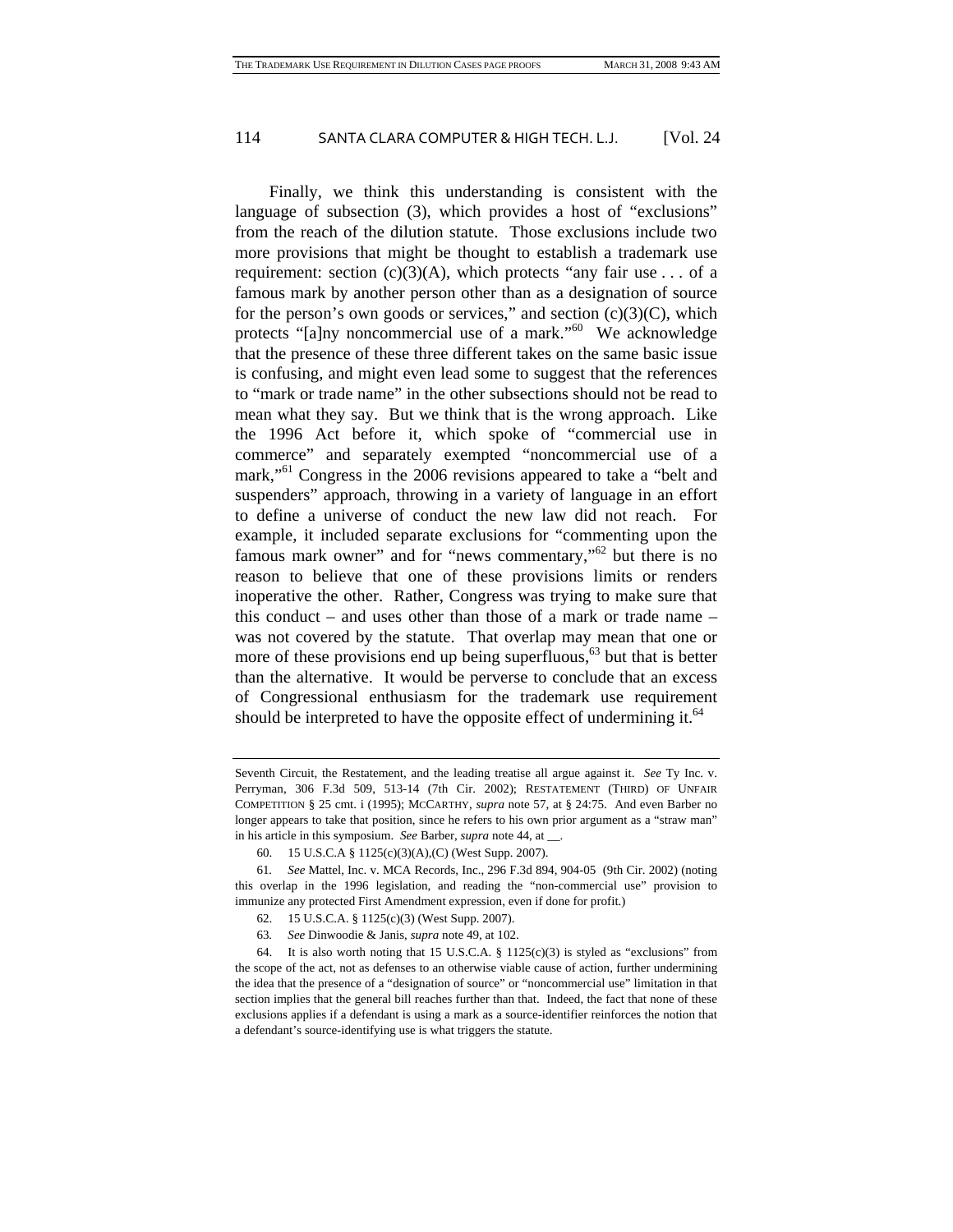#### *C. Changes Under the New Regime*

What is the effect of the new language on trademark use?

It should be clear that the TDRA incorporates a trademark use requirement.[65](#page-15-0) Only defendants who use a term *as a mark or trade name* will face potential liability for dilution. Hopefully this language – defined in the statute – will be easier for courts to understand than the unfortunate "commercial use in commerce" language in the 1996 Act.<sup>66</sup> Regardless, it should be clear that the basic intent of the new language is the same as the old – to cabin the reach of dilution law to cases in which the defendant is branding goods or services with the diluting mark, and prevent it from being used as a weapon against parodists, newspapers, dictionaries, artists, and the wide variety of people who use trademarks as part of their mode of expression.<sup>67</sup>

<span id="page-15-0"></span><sup>65</sup>*. See* MCCARTHY, *supra* note 57, § 24:99, 24:101 (an element of dilution under the TDRA is that "the defendant is making use of the challenged designation as a mark or trade name . . . . This means that non-mark uses, as in the content of expressive works, are not reached by the Act.")*; accord* Dinwoodie & Janis, *Confusion Over Use*, *supra* note 12, at 1631 n.148 ("[T]he statutory amendments that were enacted will most likely be read to include such a [trademark use] requirement"); *cf.* Dinwoodie & Janis, *Dilution's (Still) Uncertain Future*, *supra* note 49, at 101 ("If Congress was trying to enact a trademark use requirement, it did so inartfully.").

<span id="page-15-1"></span><sup>66</sup>*. Cf.* Dinwoodie & Janis, *Dilution's (Still) Uncertain Future*, *supra* note 49, at 101 (suggesting that courts were coming to a consensus over the meaning of this language before the 2006 revisions, and the 2006 revisions reinjected uncertainty). To the contrary, we think the 2006 language clarifies the trademark use requirement and eliminates the risk of a court finding dilution in any remotely "commercial use," such as parody or criticism sites that sell advertising space or offer unrelated products for sale. *See supra* notes 25-27 and accompanying text.

<span id="page-15-2"></span><sup>67</sup>*. See* Dreyfuss, *supra* note 16. Indeed, one could argue that the language chosen to express this trademark use requirement – the requirement that a defendant make "use of a mark or trade name" – will end up being narrower than its predecessor or the "designation of source" alternative in the original bill. After all, some courts might interpret "commercial use in commerce" to encompass things other than marks and trade names – use in advertising or promotion, for instance, provided it "does no more than propose a commercial transaction." *See*  H.R. REP. NO. 104-374, at 4 (1995) *as reprinted in* 1995 U.S.C.C.A.N. 1029, 1031. (adopting the First Amendment definition of commercial speech – "speech which does no more than propose a commercial transaction" – as the limit of the reach of the original dilution statute). *Cf.*  Deere & Co. v. MTD Prods., Inc., 41 F.3d 39, 43 (2d Cir. 1994) (holding that the New York state dilution statute applies "when the plaintiff's trademark is linked to products of shoddy quality, *or is portrayed in an unwholesome or unsavory context likely to evoke unflattering thoughts about the owner's product")* (emphasis added). Similarly, "designation of source" might have extended beyond pure uses of a mark to encompass certain advertising uses that suggested affiliation or sponsorship, although such uses are arguably less likely to occur in the dilution than the "passing off" context. McKenna, *supra* note 12, at 32-33 (arguing that trademark use cannot be determined without reference to consumer confusion). Although we think each of the articulations of trademark use means the same thing, the TDRA clarifies and cleans up the trademark use requirement and ensures that dilution can apply only to defendants that use marks as brands.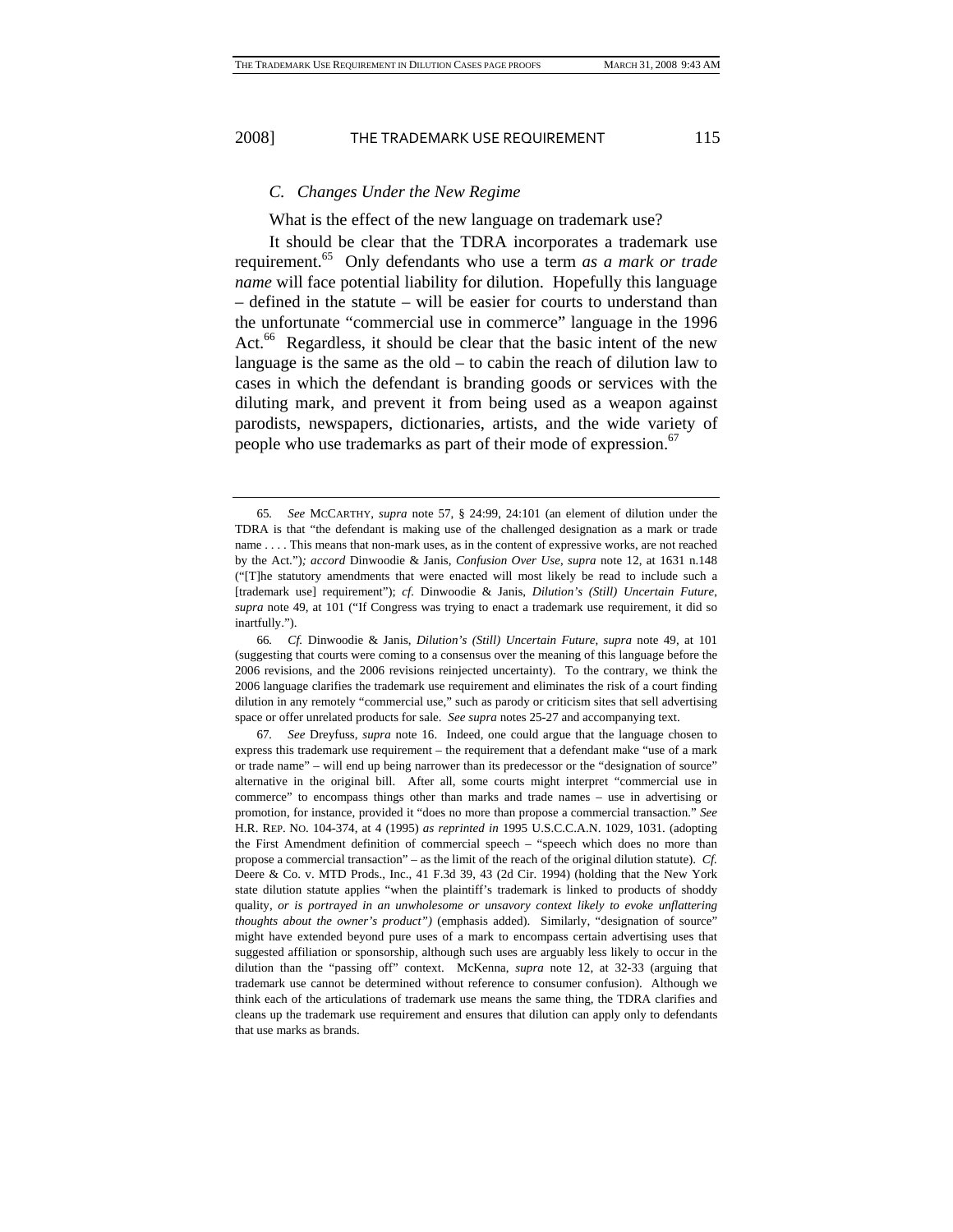The only appellate decision thus far addressing the TDRA appears to recognize the statute's requirement of trademark use. In *Louis Vuitton v. Haute Diggity Dog*, [68](#page-16-0) the Fourth Circuit considered a dilution claim by Louis Vuitton against the seller of a "Chewy Vuitton" brand squeak toy whose brand was an obvious parody of the famous fashion house. The court recognized that the parody did not fall within the statutory "fair use" exception, because the defendant had used the parody as a designation of source. $69$  At the same time, the court agreed with the district court that the parody did not "blur" the distinctiveness of the Louis Vuitton mark.<sup>70</sup> For several reasons – because the defendant mimicked the mark rather than replicating it, $^{71}$ because the parody successfully simultaneously evoked and poked  $fun<sup>72</sup>$  and because the mark was so famous that the public would get the joke<sup>73</sup> – the court held that Louis Vuitton had not met its burden of proving likelihood of dilution.<sup>74</sup>

While *Louis Vuitton* did not directly address the TDRA's trademark use requirement because the defendant had clearly engaged in a trademark use, the court's opinion reinforces the notion that the TDRA limits itself to defendants who use marks as brands. Throughout the opinion, the court described dilution as the statute does: a defendant's use *of a mark* in a way that dilutes *a famous mark*'s distinctiveness.[75](#page-16-7)

<span id="page-16-1"></span><span id="page-16-0"></span><sup>68.</sup> Louis Vuitton Malletier v. Haute Diggity Dog, LLC, 507 F.3d 252 (4th Cir. 2007).

<sup>69</sup>*. Id.* at 266 ("Under the statute's plain language, parodying a famous mark is protected by the fair use defense only if the parody is *not* 'a designation of source for the person's own goods and services.'").

<span id="page-16-2"></span><sup>70</sup>*. Id.* at 267 ("Indeed, by making the famous mark an object of the parody, a successful parody might actually enhance the mark's distinctiveness by making it an icon. The brunt of the joke becomes yet more famous.").

<span id="page-16-3"></span><sup>71</sup>*. Id.* at 268 ("Haute Diggity Dog mimicked the famous marks; it did not come so close to them as to destroy the success of its parody and, more importantly, to diminish the LVM marks' capacity to identify a single source.").

<span id="page-16-4"></span><sup>72</sup>*. Id.* at 267 ("Even as Haute Diggity Dog's parody mimics the famous mark, it communicates simultaneously that it is not the famous mark, but only satirizing it.").

<span id="page-16-5"></span><sup>73</sup>*. See id.* (noting that "because the famous mark is particularly strong and distinctive, it becomes more likely that a parody will not impair the distinctiveness of the mark.").

<span id="page-16-7"></span><span id="page-16-6"></span><sup>74</sup>*. Id.* at 268-70.

<sup>75</sup>*. Id.* at 266 ("The TDRA prohibits a person from using *a junior mark* that is likely to dilute (by blurring) *the famous mark*, and blurring is defined to be an impairment of *the famous mark*'s distinctiveness.") (emphasis added); *id.* ("To determine whether *a junior mark* is likely to dilute *a famous mark* through blurring, the TDRA directs the court to consider all factors relevant to the issue"); *id.* at 268 ("To establish its claim for dilution by tarnishment, LVM must show … that [defendant's] use of the "Chewy Vuitton" mark on dog toys harms the reputation" of the famous mark).